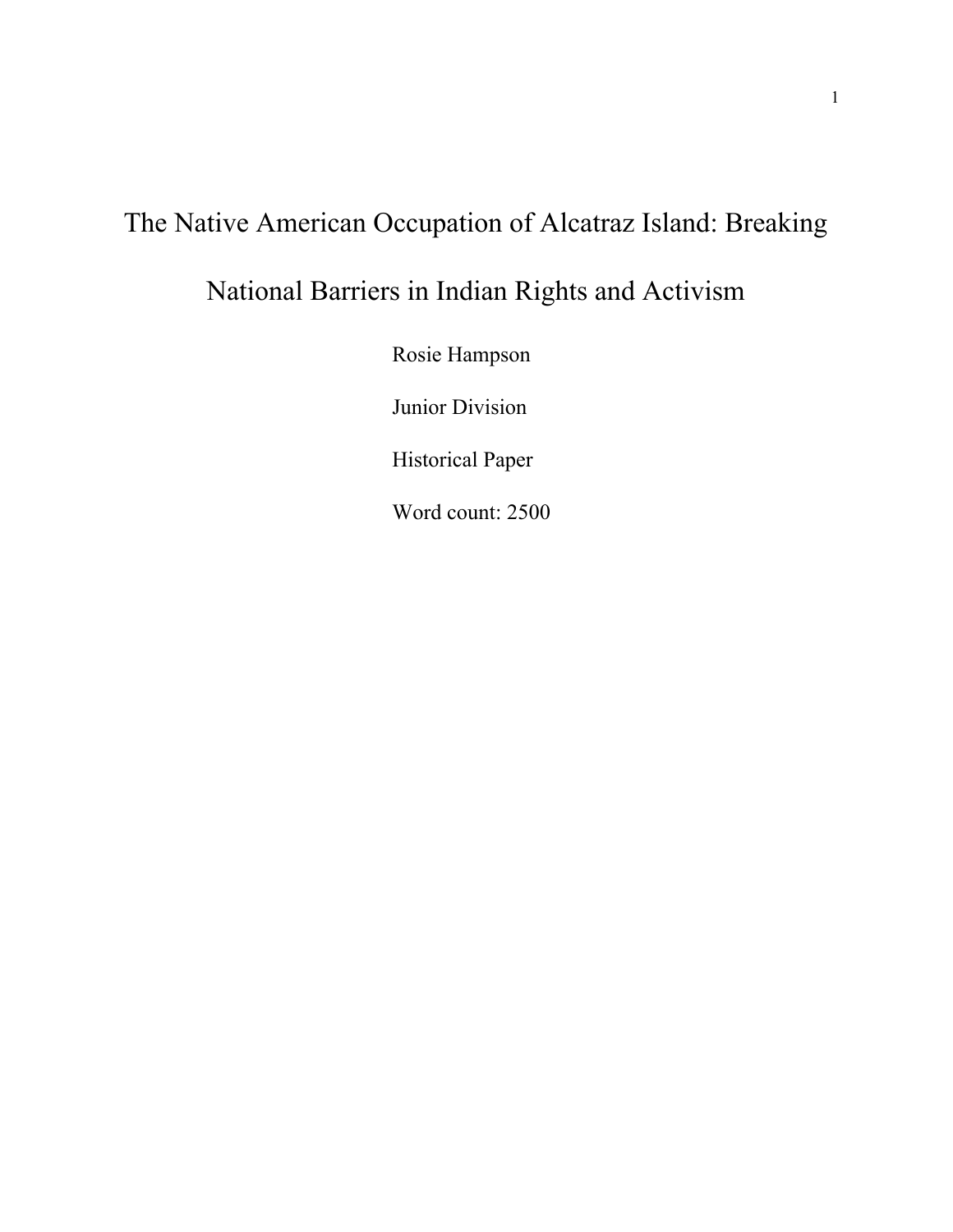*"It is a lengthy story to get across what the Indian is all about in America."<sup>1</sup>*

Native American discrimination and the consequent fight for equality, otherwise known as the Red Power Movement, is an extremely underrepresented part of American history. Nonetheless, Native American activism and the quest for civil liberties, or self-determination, has been exemplified throughout the course of history, one of the most significant instances being the American Indian occupation of Alcatraz Island. On November 20, 1969, an organization of Native American activists took control of Alcatraz Island, in San Francisco, to protest tribal discrimination and to enforce the concept that unused federal land should be returned to indigenous people.

Despite failing to achieve its initial goals, the occupation broke legal barriers in civil rights, influencing the federal government into recognizing and taking action concerning Indian rights issues. The occupation also broke barriers in activism as it remains a powerful symbol for Native American civil rights advocates today.

## *Background: Native American Rights During the 19th-20th Centuries*

Native Americans have a long and under documented history which extends back far before white settlers "discovered" America. Since then, Americans have been promising

<sup>&</sup>lt;sup>1</sup> "News Footage from the Trial of Dennis Banks and Russell Means, Indicted on Charges Related to the Wounded Knee Occupation, January 8, 1974.," News footage from the trial of Dennis Banks and Russell Means, indicted on charges related to the Wounded Knee occupation, January 8, 1974. | DPLA, accessed April 14, 2020,

https://dp.la/primary-source-sets/the-american-indian-movement-1968-1978/sources/1333)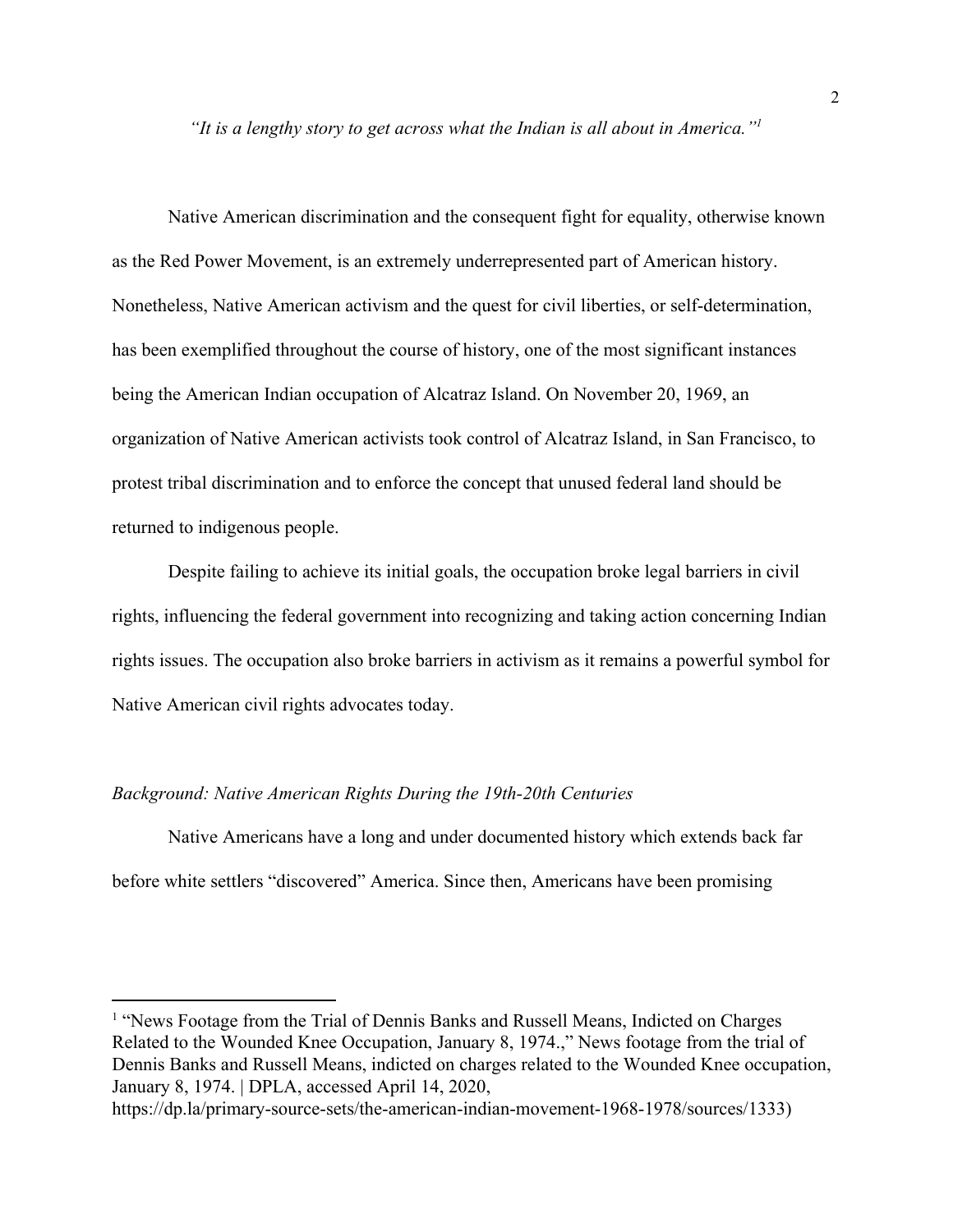indigenous people rights, guaranteeing them safety and sovereignty.<sup>2</sup> Most of these promises, however, have been broken and disregarded.

For centuries Native Americans have been forced from their native lands onto barren reservations, such as the Cherokee relocation in 1838, known as the "Trail of Tears," in which thousands of Native Americans were removed from their homeland for the benefit of white settlers, many perishing of diseases and starvation during the tortuous journey.<sup>3</sup>

In 1851 the Indian Reservation System was enacted, forcing Native American tribes to live on reservations. Conditions on reservations were often terrible, with little space (often resulting in the spread of contagious diseases) and Indians were forced to convert themselves to the ways of American society. They were made to wear different clothes, learn English, sew, and farm rather than hunt, while Missionaries tried to eliminate their beliefs and culture by converting them to Christianity.<sup>4</sup> Furthermore, the United States government often decreased indigenous land and resources, resulting in frequent starvation among the Native Americans.

Throughout the late 1800s, events such as the murder of Sitting Bull and the Wounded Knee Massacre illustrate the cruelty displayed by white Americans toward Indians. Sitting Bull was a powerful Indian chief who led his people against American invaders that violated a treaty by invading the sacred Black Hills to search for gold. He was later dragged out of his cabin and

<sup>&</sup>lt;sup>2</sup> "A Civil Rights History: Native Americans," A Civil Rights History: Native Americans |, accessed April 14, 2020,

https://knightpoliticalreporting.syr.edu/?civilhistoryessays=a-civil-rights-history-native-american s)

<sup>&</sup>lt;sup>3</sup> History.com Editors, "Trail of Tears," History.com (A&E Television Networks, November 9, 2009), https://www.history.com/topics/native-american-history/trail-of-tears)

<sup>&</sup>lt;sup>4</sup> History.com Editors, "Indian Reservations," History.com (A&E Television Networks,

December 8, 2017), https://www.history.com/topics/native-american-history/indian-reservations)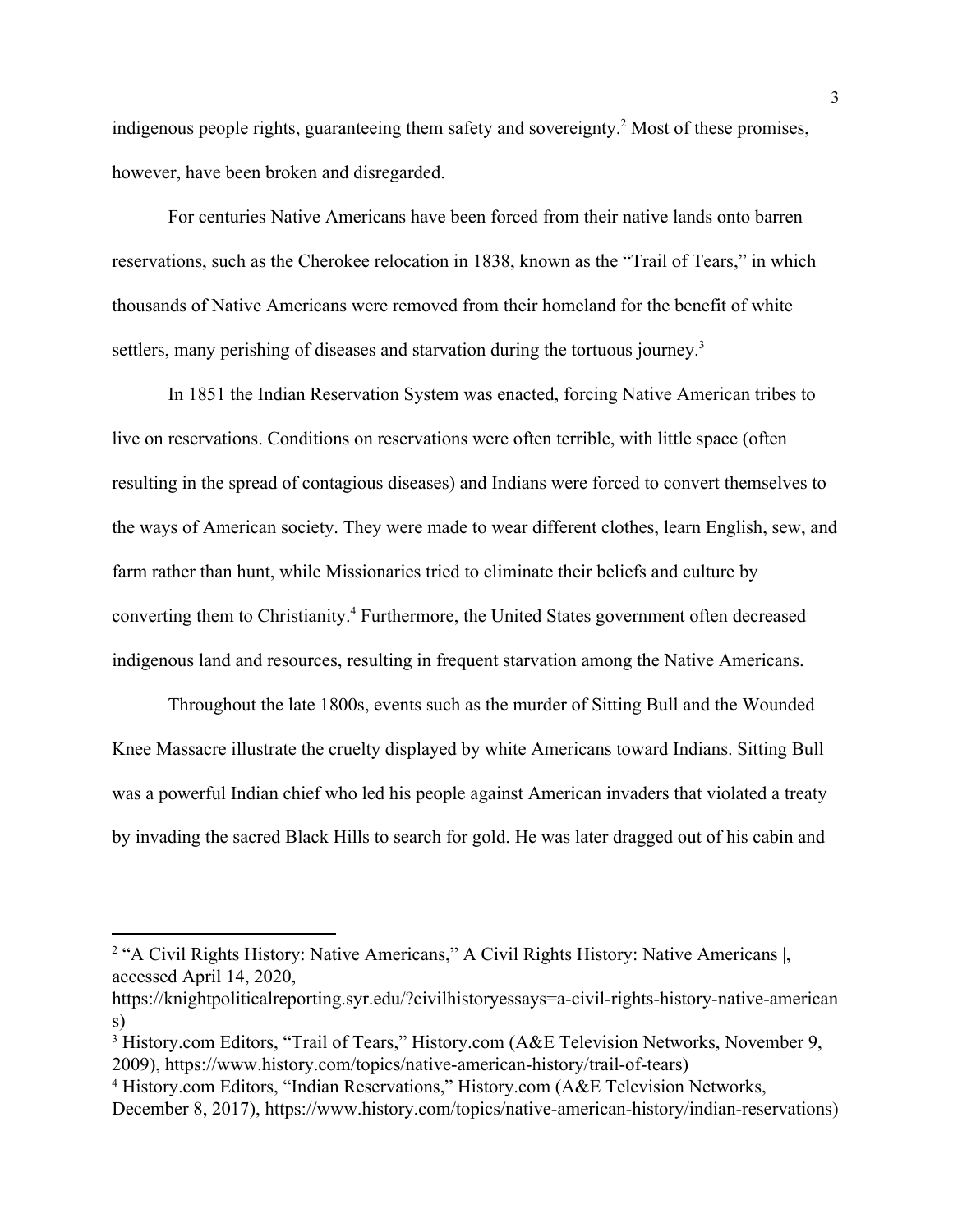shot in the head by police officers.<sup>5</sup> The Wounded Knee Massacre involved the murder of 150 to 300 Lakota Indians by the United States Army.<sup>6</sup> Although tragic, both of these events became powerful symbols encouraging Native American activists to combat discrimination and brutality later during the 20th century.

Conditions for Native Americans remained the same throughout the early 1900s, but their lifestyles were soon further disrupted come the middle of the century.

Following World War II, many of the approximately 44,000 Native Americans who had served the United States returned to integrate into mainstream American society.<sup>7</sup> They had displayed great loyalty and courage during the war, but the respect they had gained did not last long following their integration into society. American Indians faced discrimination, were considered to be second class citizens, and in many states were declined the right to vote, even despite being granted citizenship by the Indian Citizenship Act in 1924.

In 1953, under unanimous consent of Congress, the federal government officially instituted the tribal termination and relocation policy with House Concurrent Resolution 108. This termination policy was aimed at the assimilation of Native Americans into mainstream American society, and was supported by both those intent on Westward expansion and Indian supporters.<sup>8</sup> Americans intent on Westward expansion saw the disposal of tribal reservations as a triumph as they would be able to claim the previously Indian land. Indian supporters believed

<sup>&</sup>lt;sup>5</sup> "Sitting Bull," Biography.com (A&E Networks Television, October 24, 2019), [https://www.biography.com/political-figure/sitting-bull\)](https://www.biography.com/political-figure/sitting-bull)

<sup>6</sup> Myles Hudson, "Wounded Knee Massacre," Encyclopædia Britannica (Encyclopædia Britannica, inc., January 17, 2020), https://www.britannica.com/event/Wounded-Knee-Massacre) 7 Admin, "WWII and American Indians: After the War," Native American Netroots, August 7, 2010, http://nativeamericannetroots.net/diary/623)

<sup>8</sup> Troy R. Johnson, *The Occupation of Alcatraz Island: Indian Self-Determination and the Rise of Indian Activism* (Urbana: University of Illinois Press, 1996))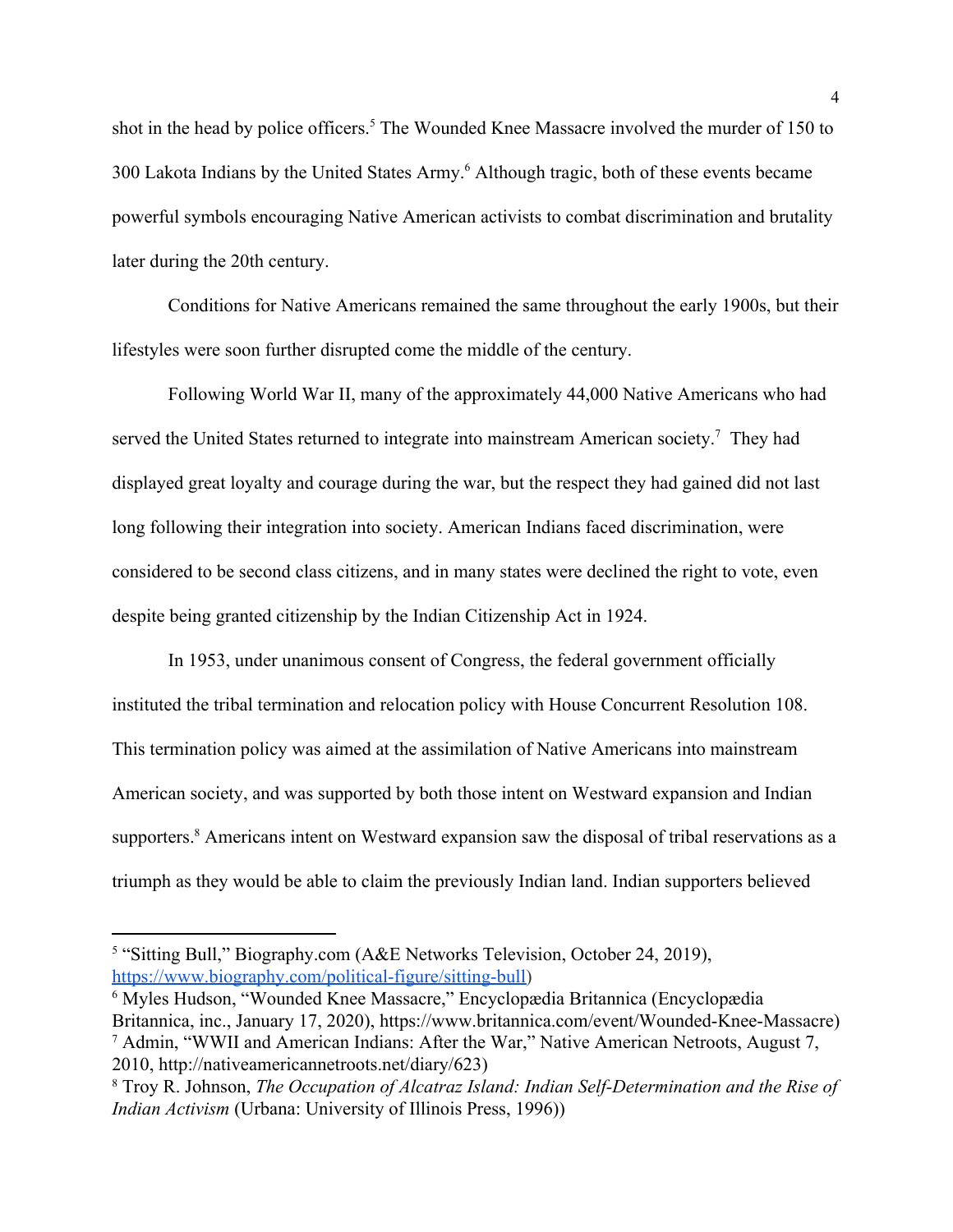that integrating Indians into mainstream society would help them adapt to and receive all the benefits of the modern world. They thought that eliminating reservations, tribal structures, beliefs, and overall Indian culture would help Indians assimilate into society.<sup>9</sup>

*House Concurrent Resolution 108* also ended the Native American status as government wards, so that American Indians would "assume all the responsibilities of full citizenship," including being subjected to the same laws and granted the same privileges as all citizens of the United States.<sup>10</sup> Although many had believed this act would benefit Native Americans, the effects were disastrous. Stephen Pevar stated, "Nothing else that Congress can do causes tribal members to lose more of their rights than termination. Termination is the ultimate weapon of Congress and ultimate fear of tribes."<sup>11</sup> As Pevar writes, the termination policy deprived Native Americans of their culture and land (and further their rights), forcefully integrating them into mainstream society. Tribal beliefs and history were destroyed, and the loss of culture and rights soon resulted in the notion of Red Power.

## *Buildup: Discrimination and the Consequent Rise of the Red Power Movement*

The policy of tribal termination continued throughout the 1960s, resulting in the termination of over 100 tribes.<sup>12</sup> The Native Americans were assimilated into urban areas, where

<sup>9</sup>Johnson, *The Occupation of Alcatraz Island*

<sup>10</sup> Digital History, accessed April 15, 2020,

http://www.digitalhistory.uh.edu/disp\_textbook.cfm?smtid=3&psid=726)

<sup>&</sup>lt;sup>11</sup> Qtd. in "Congress Seeks to Abolish Tribes, Relocate American Indians - Timeline - Native Voices," U.S. National Library of Medicine (National Institutes of Health), accessed April 15, 2020, https://www.nlm.nih.gov/nativevoices/timeline/488.html)

<sup>&</sup>lt;sup>12</sup> "Northern Plains: Termination Policy: PWNA Resources - Partnership With Native Americans," Northern Plains: Termination Policy | PWNA Resources - Partnership With Native Americans, accessed April 15, 2020,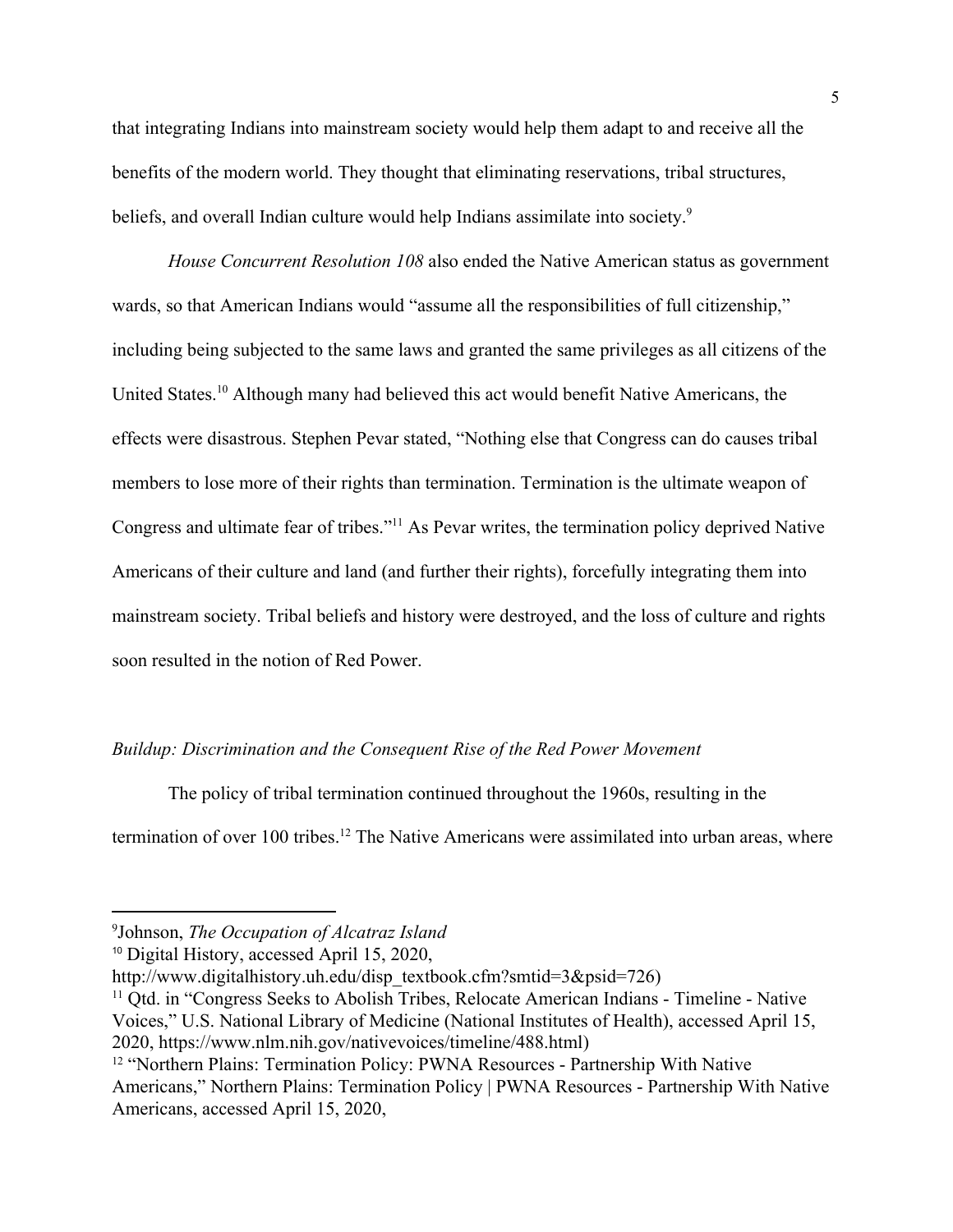they faced racial profiling, were unrepresented and imprisoned.<sup>13</sup> In response to the discrimination, the concept of Red Power originated. The goals of the Red Power movement were to be recognized by the U.S. government and citizens, and to achieve self-determination, or the right to make their own decisions rather than be ruled by the federal government.

One of the first organizations this movement encompassed was the National Indian Youth Council, founded by American Indian college students and graduates in 1961 to combat discrimination.<sup>14</sup>

In 1963, the United States declared Alcatraz penitentiary, off the coast of San Francisco,  $15$ to be "surplus federal property."<sup>16</sup> American Indian activists saw this as an opportunity to remind the government of the broken Sioux Treaty of 1868, which declared that unused federal land be returned to the indigenous people.<sup>17</sup> Thus, on March 9, 1964, activists of the Sioux Indian tribe, led by Richard McKenzie, proceeded to occupy Alcatraz Island for several hours. This would mark the first, and briefest, of the three occupations of Alcatraz. The activists hoped to remind the government of the broken treaties that had been made, and to draw attention to the American Indians' utter lack of rights and respect.

http://www.nativepartnership.org/site/PageServer?pagename=PWNA\_Native\_History\_terminati onpolicyNP)

<sup>&</sup>lt;sup>13</sup> "Northern Plains: Termination Policy"

<sup>14</sup> "National Indian Youth Council," Dictionary of American History (Encyclopedia.com, April 14, 2020),

https://www.encyclopedia.com/history/dictionaries-thesauruses-pictures-and-press-releases/natio nal-indian-youth-council)

<sup>&</sup>lt;sup>15</sup> See Appendix A

<sup>&</sup>lt;sup>16</sup> "Alcatraz Proclamation and Letter: Indians of All Tribes (December 1969)," Alcatraz Proclamation and Letter | Indians of all Tribes (December 1969), accessed April 15, 2020, http://www.historyisaweapon.com/defcon1/alcatrazproclamationandletter.html)

<sup>&</sup>lt;sup>17</sup> Frances Zephier et al., "Native American Activism: 1960s to Present," Zinn Education Project, accessed April 15, 2020,

https://www.zinnedproject.org/materials/native-american-activism-1960s-to-present/)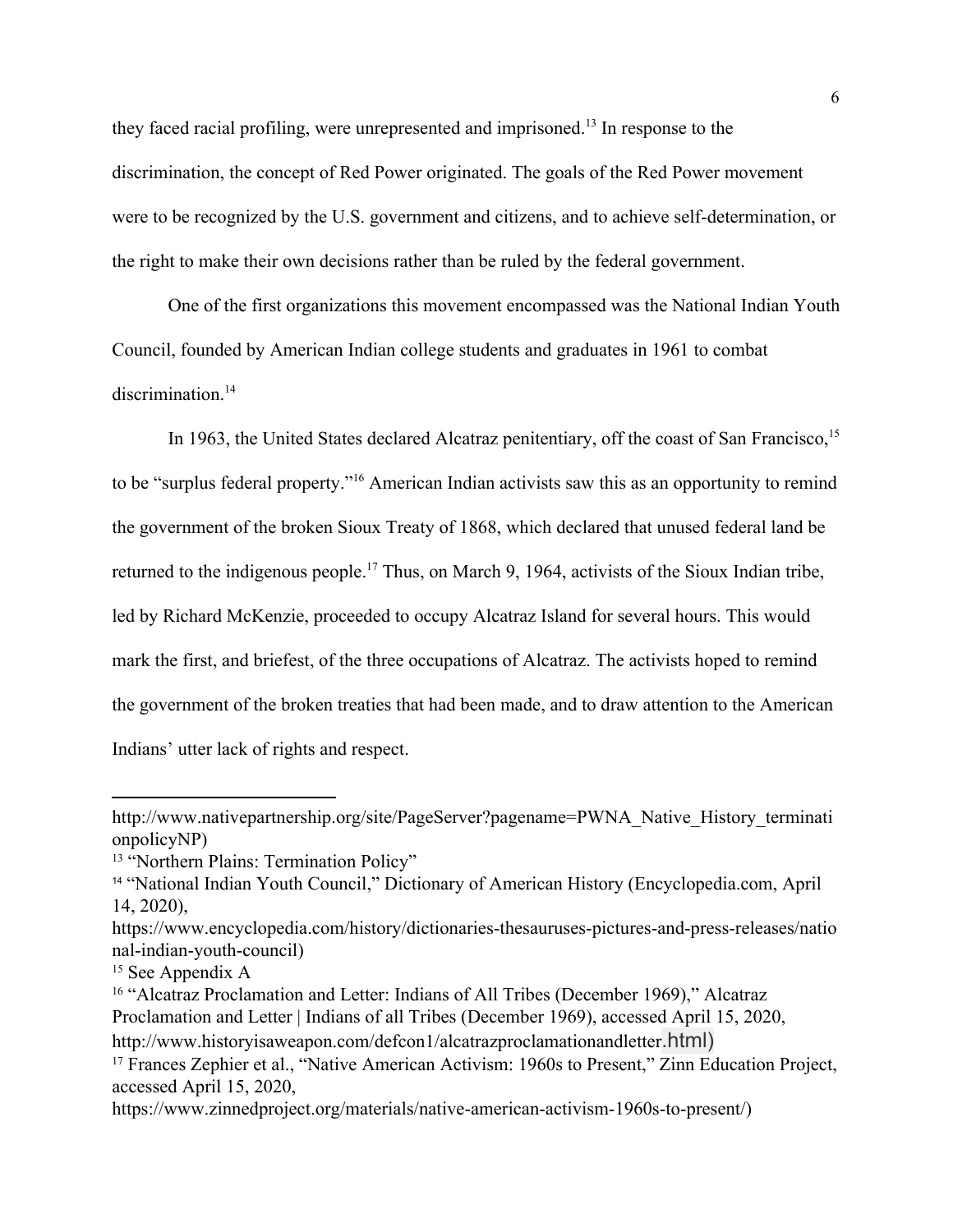In 1968, AIM, or the American Indian Movement, was founded in Minneapolis. Initially aimed at combating police brutality, poverty and the highest unemployment rates existing in any ethnic group, AIM soon began to grow.<sup>18</sup>AIM's demands encompassed all Indian rights issues, including restoration of previously indigenous lands and the right to self-govern tribes.<sup>19</sup> AIM was one of the chief supporters and organizers of the occupation of Alcatraz Island, which would take place the following year.

## *19 Months at Alcatraz*

On November 9, 1969, a small group of Indian activists, supported by the American Indian Movement, arrived by boat on Alcatraz Island, San Francisco.<sup>20</sup> They claimed the island under the rights promised by the Sioux Treaty of 1868, which stated that vacated federal land be returned to the native people. The activists were immediately removed by the Coast Guard, but a second group returned later, stayed overnight, and left the following day.<sup>21</sup>

Ten days later, on November 20, 1969, 89 American Indians, led by Richard Oakes, departed to reclaim Alcatraz Island as Indian territory for the third time in history. However, all except 14 of the activists were blocked from landing by the U.S. Coast Guard. Upon the

- <sup>19</sup> The Editors of Encyclopaedia Britannica, "American Indian Movement," Encyclopædia Britannica (Encyclopædia Britannica, inc., April 26, 2018),
- https://www.britannica.com/topic/American-Indian-Movement)

<sup>&</sup>lt;sup>18</sup> "American Indian Movement," Extremist Groups: Information for Students (Encyclopedia.com, April 13, 2020),

https://www.encyclopedia.com/history/united-states-and-canada/north-american-indigenous-peo ples/american-indian-movement)

<sup>20</sup> See Appendix B

<sup>&</sup>lt;sup>21</sup> 1969 Occupation of Alcatraz and the Alcatraz Proclamation, accessed April 17, 2020, https://www.nativevillage.org/Inspiration-/Occupation of Alcatraz and the Alcatraz Proclamation alcatraz\_proclamation.htm)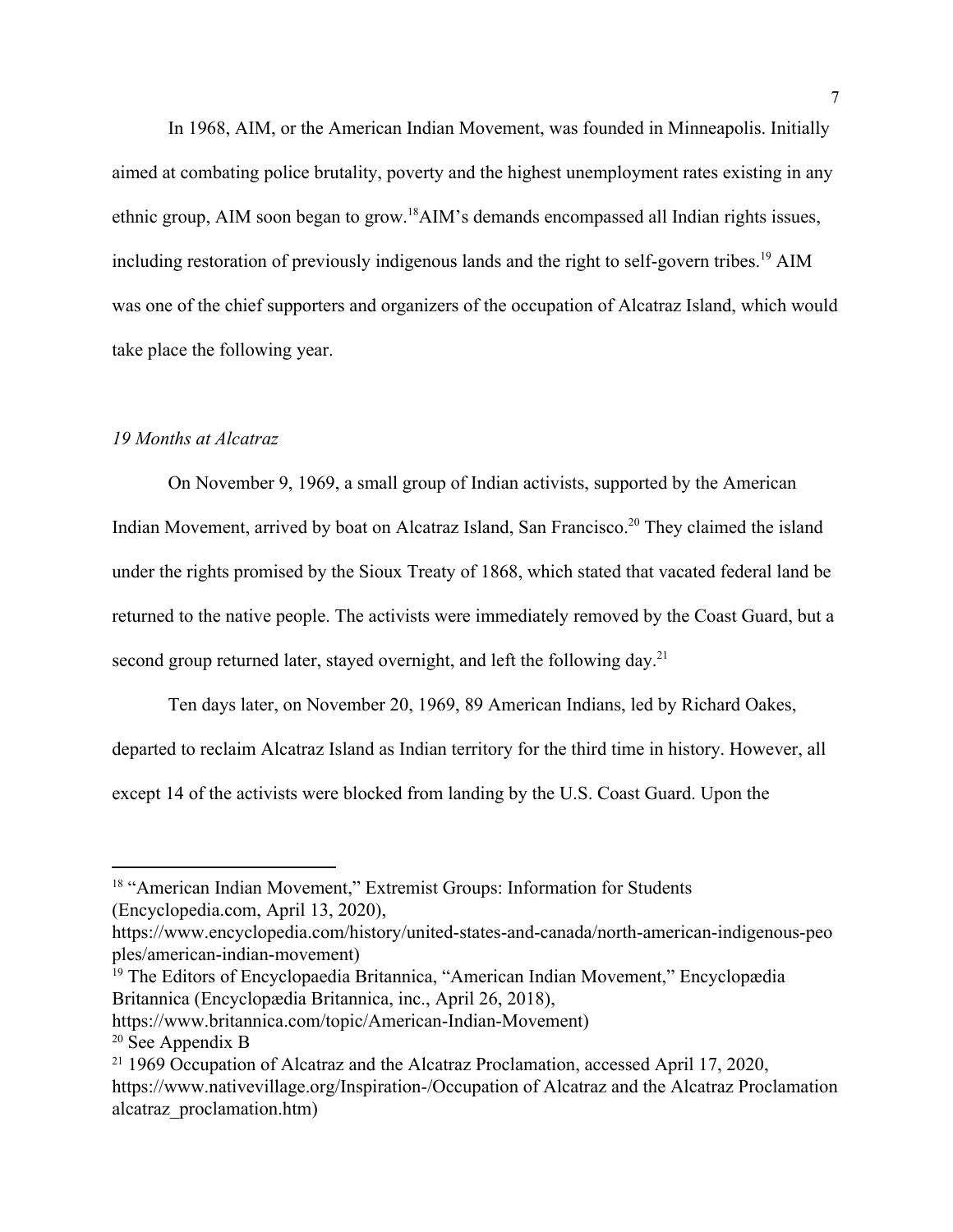victorious arrival of these  $14<sup>22</sup>$ , the solo guard of Alcatraz Island delivered the message, "Mayday! Mayday! The Indians have landed!"<sup>23</sup>

Upon arriving, the occupiers established a council and roles for the inhabitants, with all the decisions "made by unanimous consent of the people."<sup>24</sup> Following the arrival of the Native Americans, the federal government ineffectively barricaded the island to stop supplies from arriving at Alcatraz, and demanded that the Native Americans leave the island. However, the Native Americans pleaded to have their requests listened to, and were allowed to negotiate with the United States government. They appealed for the deed of Alcatraz Island, a museum, a cultural center, and an Indian university.<sup>25</sup> Their requests were refused and they were again ordered to vacate the island. A group known as NEGRO, or National Economic Growth and Reconstruction Organization, attempted to "force a resolution between two forces, the Indians and the federal government"<sup>26</sup> but failed to negotiate a deal between the two.<sup>27</sup>

The activists on Alcatraz received much widespread support, with crowds of supporters arriving on Thanksgiving to celebrate the protest. Some government officials, however, claimed that the American Indian Movement was a "radical subversive organization" and maintained there were "demonstrable ties between the American Indian Movement and the various

<sup>22</sup> See Appendix C

<sup>&</sup>lt;sup>23</sup> Qtd. in "We Hold the Rock," National Parks Service (U.S. Department of the Interior), accessed April 15, 2020, https://www.nps.gov/alca/learn/historyculture/we-hold-the-rock.htm) 24 "We Hold the Rock," National Parks Service

<sup>25</sup> "We Hold the Rock," National Parks Service

<sup>&</sup>lt;sup>26</sup> Leitura Mesa Resinada, "NEGRO' Group Tries To Broker A Deal For American Indians Occupying Alcatraz," 'NEGRO' Group Tries To Broker A Deal For American Indians Occupying Alcatraz - Bay Area Television Archive, accessed April 15, 2020, https://diva.sfsu.edu/collections/sfbatv/bundles/238559)

<sup>&</sup>lt;sup>27</sup> "NEGRO' Group Fails to Broker Deal for Alcatraz," 'NEGRO' group fails to broker deal for Alcatraz - Bay Area Television Archive, accessed April 15, 2020, https://diva.sfsu.edu/collections/sfbatv/bundles/238580)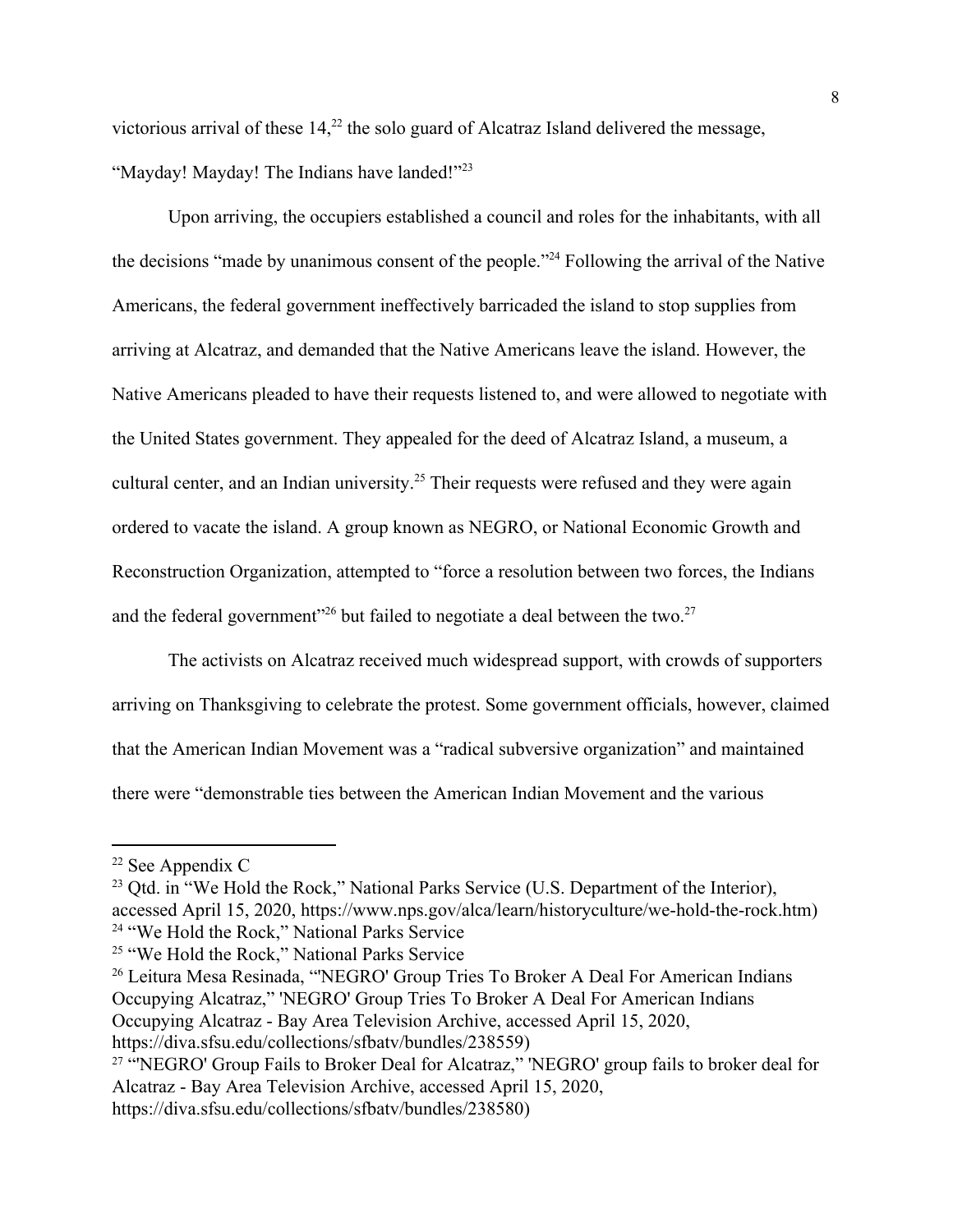Communist movements that (existed) in (the) country."<sup>28</sup> Most were likely unwilling to fulfil the Indians' requests or were afraid of recognizing them as equal to native citizens, and therefore made claims denouncing their actions. Excluding these officials, however, support for the occupation was widely recognized across the country by Indian activists and others alike.

Despite the support, life at Alcatraz was difficult, with frequent shortages of drinking water and lack of electricity. Sometimes the activists only had candles to use as a light source, although several generators were donated by supporters. Still, the Indians often needed to demolish wooden structures as a source of fuel.<sup>29</sup> The Indians stated that the rock, however, was "more livable than most of their reservations,"<sup>30</sup> and were determined to accommodate to their surroundings. $31$ 

In early 1970, the island's council began to collapse following leader Richard Oakes' departure from Alcatraz.<sup>32</sup> Two opposing groups struggled to gain authority over the island. Meanwhile, the government shut off the electrical power supply and, in June of 1970, removed

<sup>&</sup>lt;sup>28</sup> United States., "Revolutionary Activities within the United States the American Indian Movement : Report of the Subcommittee to Investigate the Administration of the ...," HathiTrust, accessed April 25, 2020,

https://babel.hathitrust.org/cgi/pt?id=mdp.39015077944851&view=1up&seq=10)

<sup>29</sup> "Indians Begin a Second Austere Year on Alcatraz Determined to Make the Federal Island Their Own," The New York Times (The New York Times, November 22, 1970),

https://www.nytimes.com/1970/11/22/archives/indians-begin-a-second-austere-year-on-alcatrazdetermined-to-make.html?searchResultPosition=2)

<sup>&</sup>lt;sup>30</sup> "U.S. Weighs a Peace Offer by Alcatraz Indians," The New York Times (The New York Times, March 1, 1970),

https://www.nytimes.com/1970/03/01/archives/us-weighs-a-peace-offer-by-alcatraz-indians.html ?searchResultPosition=1)

<sup>31</sup> See Appendix D

<sup>32</sup> Evan Andrews, "Native American Activists Occupy Alcatraz Island, 45 Years Ago," History.com (A&E Television Networks, November 20, 2014),

https://www.history.com/news/native-american-activists-occupy-alcatraz-island-45-years-ago)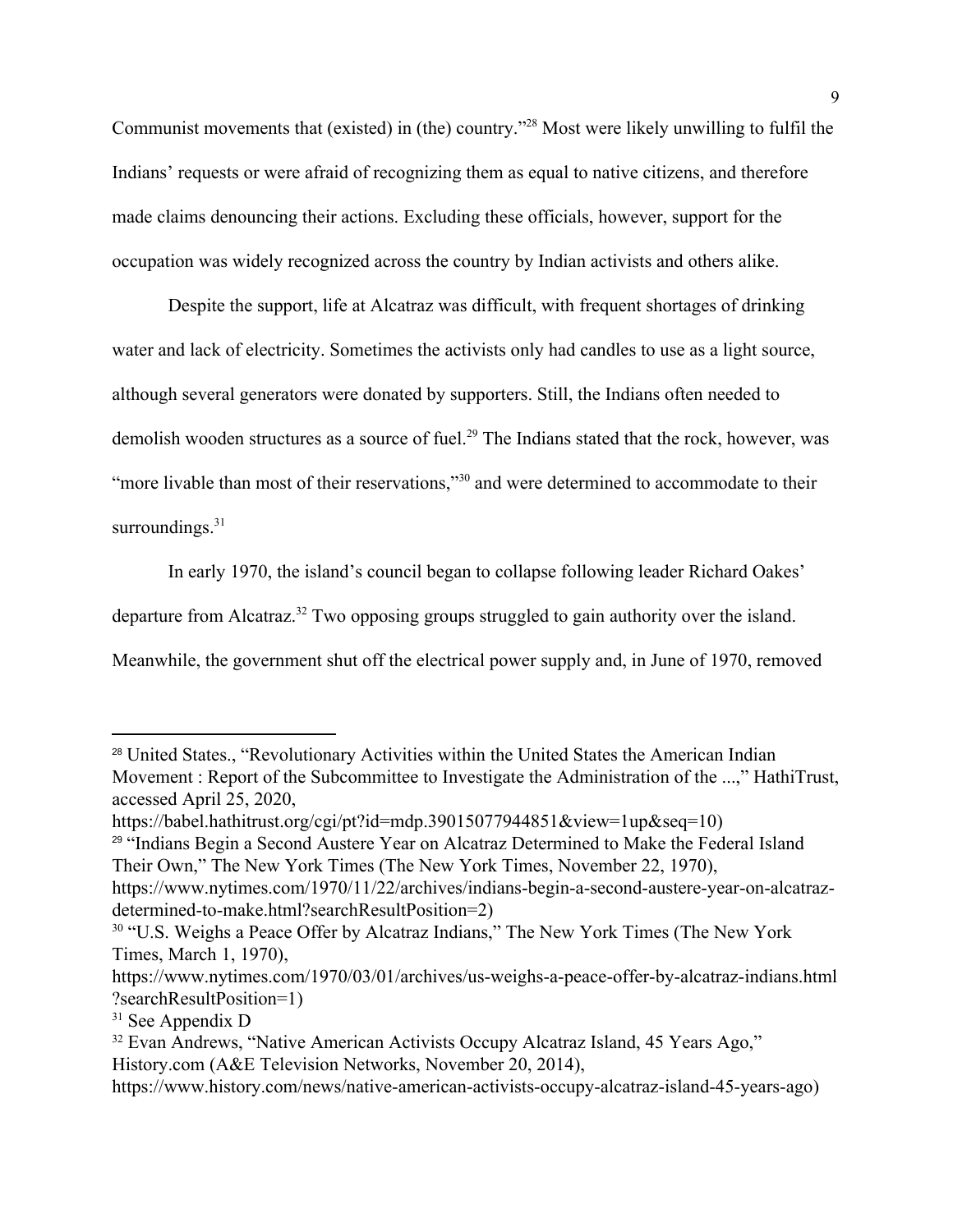the water barge that provided fresh water.<sup>33</sup> The water shortage then became a major problem for the Indian occupants.

Thomas Hannon, the regional administrator of the General Services Administration, claimed that the barge was "in need of repair" and that the government had no authority to return the water barge to the Indians.<sup>34</sup> Other problems besides water shortage arose, such as fires, drug use, and lack of resources, and the number of activists on the island dropped.

According to the occupants, the government had guaranteed no action would be taken against them while negotiations continued.<sup>35</sup> Despite this promise, in June 1971, government agents arrived at Alcatraz and forcefully removed the few remaining occupants, officially ending the third and 19-month-long occupation of Alcatraz Island. Government officials stated that the removal was due to the need of operating the island lighthouse, and because they were worried because the Indians had stated they would "do something" if their requests were not met.<sup>36</sup>

#### *Short-term Impact: the Federal Government Reacts to Alcatraz*

Preceding the occupation (until 1969), Congress has been recorded to have enacted 5,000 laws related to Indian rights, the vast majority reducing Indian power and transferring it to the

http://www.history.com/news/native-american-activists-occupy-alcatraz-island-45-years-ago) <sup>35</sup> "American Indians Arrested & Taken Off Alcatraz Island," American Indians Arrested & Taken Off Alcatraz Island - Bay Area Television Archive, accessed April 15, 2020,

https://diva.sfsu.edu/collections/sfbatv/bundles/238480)

<sup>33</sup> "We Hold the Rock," National Parks Service

<sup>34</sup> Evan Andrews, "Native American Activists Occupy Alcatraz Island, 45 Years Ago," History.com (A&E Television Networks, November 20, 2014),

<sup>36</sup> "American Indians Arrested," Bay Area Television Archive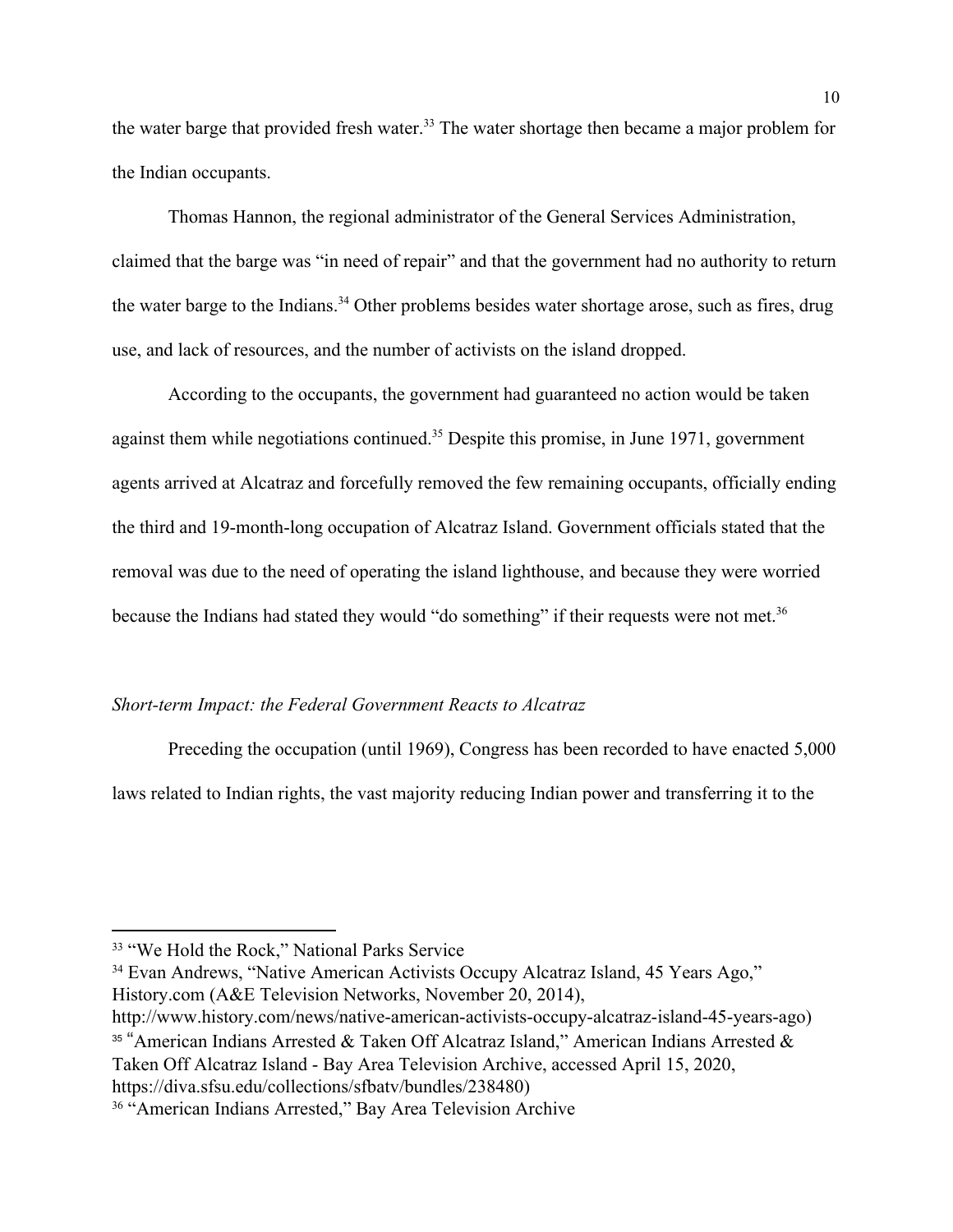federal government<sup>37</sup>. However, the occupation of Alcatraz Island sparked a wave of Native American activism and federal action, breaking barriers in Indian rights worldwide.

During the occupation, on July 8, 1970, President Nixon made a speech condemning the termination policy and supporting self-determination. He stated that, "The time has come to break decisively with the past and to create the conditions for a new era in which the Indian future is determined by Indian acts and Indian decisions,"<sup>38</sup> and acknowledged the federal government's failure to protect Native American people.<sup>39</sup> He directed the National Council of Indian Opportunity (NCIO) to form a sub-committee for Indian education, which would develop ways for Indians to become involved in their children's education, and would provide technical assistance for establishing school boards.

Nixon also recognized the importance and underrepresentation of urban Indians, naming them "this most deprived and least understood segment of the urban population."<sup>40</sup> He established seven urban Indian centers and brough national attention to the conditions and poverty of urban Indians.<sup>41</sup>

<sup>37</sup> Dean Chavers, "9 Laws and Programs Passed for Indians After the Occupation of Alcatraz," Maven (Indian Country Today, June 9, 2017),

https://indiancountrytoday.com/archive/9-laws-and-programs-passed-for-indians-after-the-occup ation-of-alcatraz-bfO4irLCzkqrwO\_rBtoFAA)

<sup>38</sup> Qtd. in "Termination Era Ends; Self-Determination Proposed - Timeline - Native Voices," U.S. National Library of Medicine (National Institutes of Health), accessed April 16, 2020, https://www.nlm.nih.gov/nativevoices/timeline/522.html)

<sup>&</sup>lt;sup>39</sup> "Excerpt from an Oral History Interview with Ramona Bennett, Activist and Former Chairwoman of the Puyallup Tribe.," Excerpt from an oral history interview with Ramona Bennett, activist and former chairwoman of the Puyallup Tribe. | DPLA, accessed April 17, 2020, https://dp.la/primary-source-sets/the-american-indian-movement-1968-1978/sources/1334) <sup>40</sup> Qtd. in National Council, "NCIO News. V.1 No.1-6 1970-1971.," HathiTrust, accessed April 16, 2020, https://babel.hathitrust.org/cgi/pt?id=mdp.39015074181911&view=1up&seq=2) 41 National Council, "NCIO News"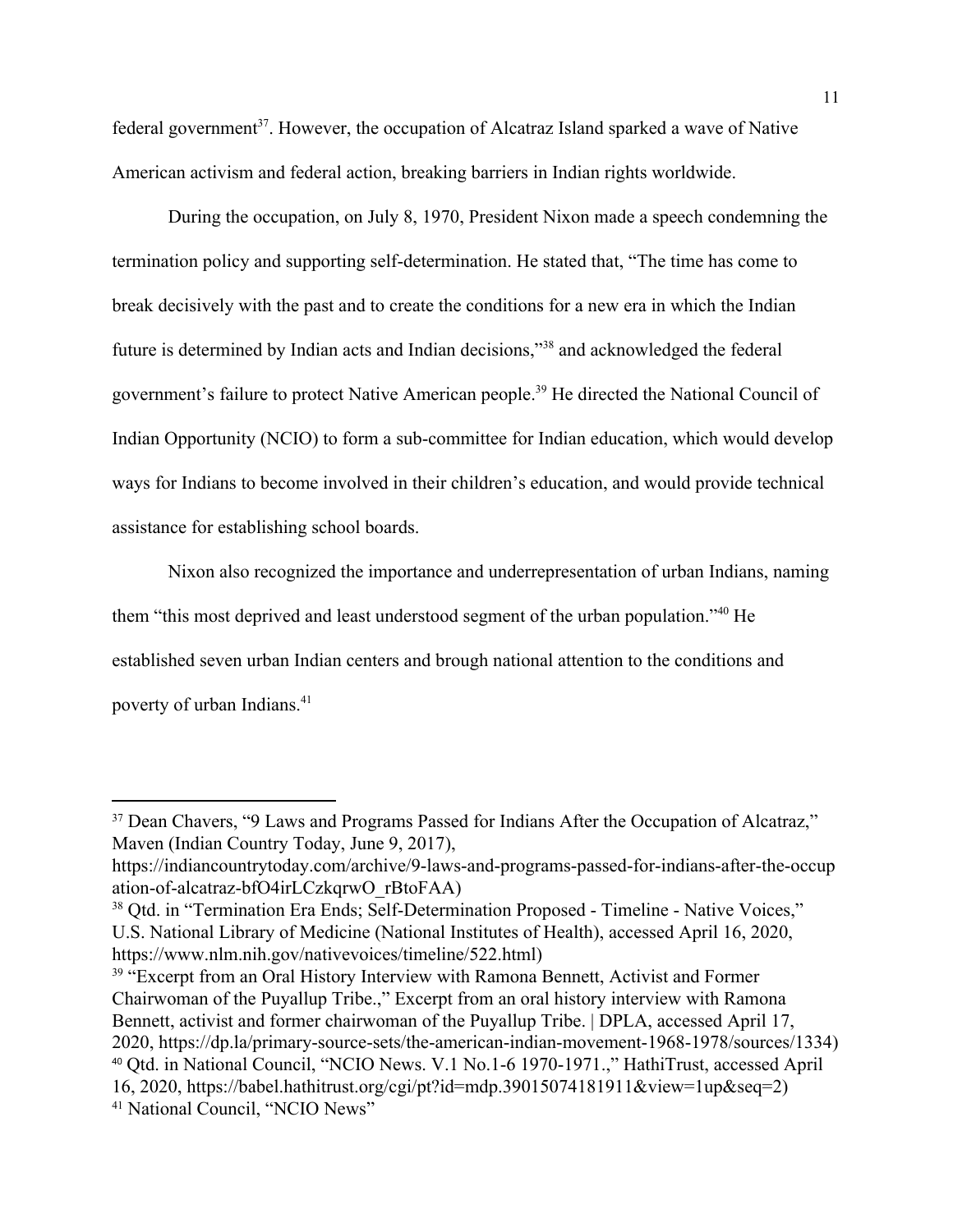Following this speech, Nixon returned millions of acres of previously indigenous lands to tribes, including 48,000 acres to the Taos Indians, 40 million acres to the Navajo Indians, and 21,000 acres to the Yakima.<sup>42</sup> In 1970, Congress passed 22 legislative proposals on behalf of American Indians, with six being ratified as laws. Nixon additionally increased the Bureau of Indian Affairs budget by 224 percent, doubled funds for Indian health care, established the Office of Indian Water Rights and the Navajo Community College.<sup>43</sup> Overall federal spending on Indian behalf increased from 598 to 626 million dollars between 1970 and 1971.<sup>44</sup>

The occupation of Alcatraz also inspired immediate Indian activism, including the occupation of Mount Rushmore in 1970 to reclaim land promised by the 1868 treaty to the Sioux Tribe.<sup>45</sup> The occupation is further thought to have inspired the Trail of Broken Treaties Caravan in 1972 and the occupation of Wounded Knee in 1973.

### *Long-term Impact*

The occupation of Alcatraz preceded the institution of numerous laws and programs supporting American Indian rights, including the founding of the Administration for Native Americans (ANA) in 1974, the Indian Self-Determination and Education Act of 1975, and the Indian Child Welfare Act of 1978.<sup>46</sup>

<sup>42</sup> Troy R. Johnson, *The Occupation of Alcatraz Island: Indian Self-Determination and the Rise of Indian Activism* (Urbana: University of Illinois Press, 1996), p.218)

<sup>43</sup>Johnson, *The Occupation of Alcatraz Island,* p.218

<sup>44</sup> Johnson, *The Occupation of Alcatraz Island,* p.218

<sup>45</sup> Frances Zephier et al., "Native American Activism: 1960s to Present," Zinn Education Project, accessed April 15, 2020,

https://www.zinnedproject.org/materials/native-american-activism-1960s-to-present/)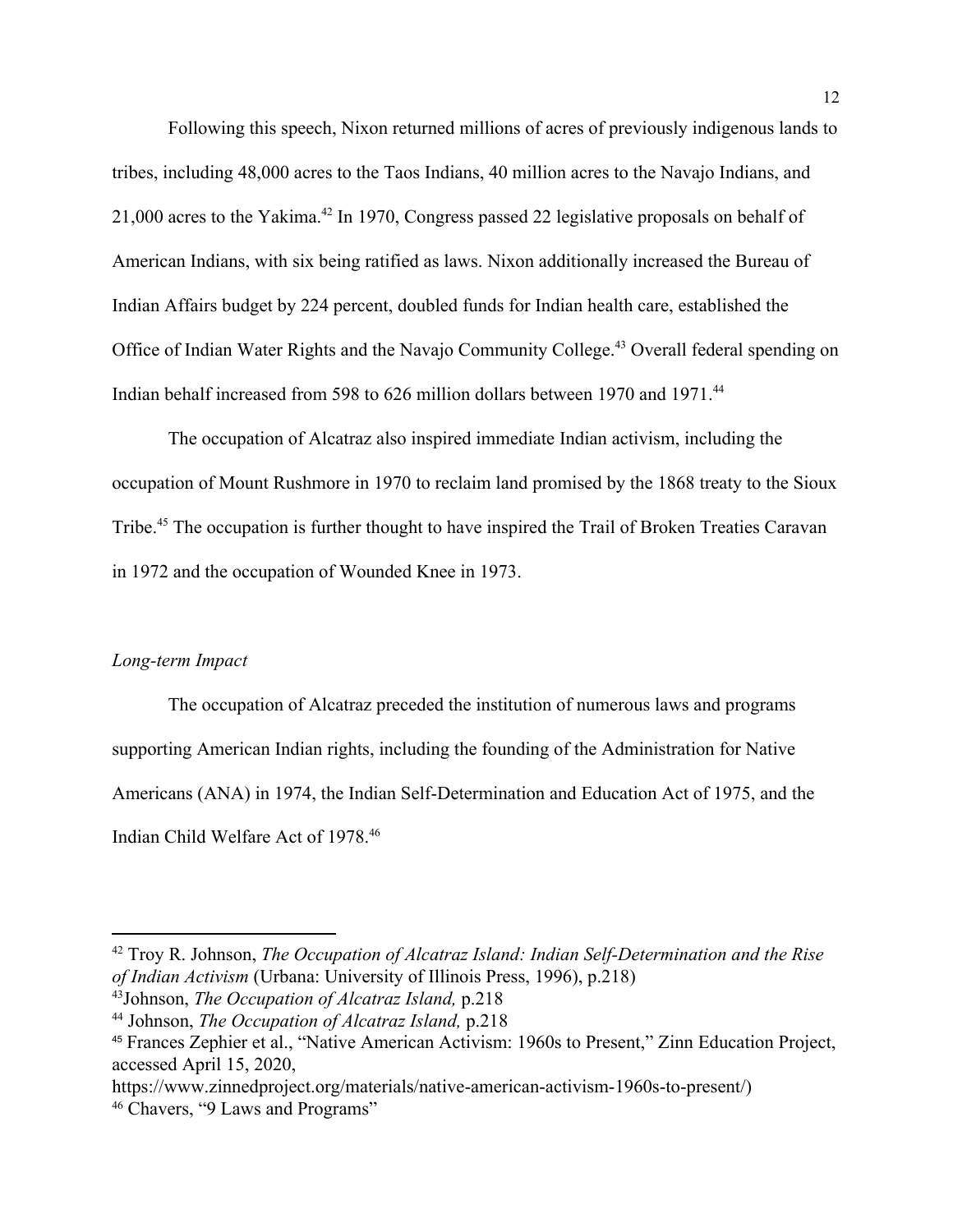Not only did the occupation break legal barriers throughout the 1970s, it broke barriers of activism and inspiration nationally. The occupation was one of the first times multiple tribes gathered to strike for a common cause, inspiring thousands of American Indians to seek equal rights, with a legacy that remains visible today. In fact, the occupation has been deemed, "The cradle of the modern Native American civil rights movement."<sup>47</sup>

The wave of American Indian activism began shortly after the occupation, and remains prominent in modern day America. For example, the 2011 Keystone XL Pipeline protest involved indigenous people pressing President Obama to reject the pipeline project which would damage tribal lands and water sources. The protest was successful, as Obama rejected the proposal in November of 2015.<sup>48</sup>

A second instance of modern Native American activism is the Havasupai Lawsuit. On March 7, 2013, the Havasupai Tribe filed a lawsuit against the U.S. Forest Service, which had consented to operate a uranium mine near the Grand Canyon without tribal permission.<sup>49</sup> Although this lawsuit failed to halt uranium mining, it exemplifies the activism inspired by the occupation which continues today.

Even more recently, in 2016, the Standing Rock Sioux founded a Spirit Camp to protest the proposed Dakota Access Pipeline, which would pose a threat to people's health and the environment. $50$  This protest remains active currently.

<sup>&</sup>lt;sup>47</sup> 1969 Occupation of Alcatraz and the Alcatraz Proclamation, accessed April 16, 2020, https://www.nativevillage.org/Inspiration-/Occupation of Alcatraz and the Alcatraz Proclamation alcatraz\_proclamation.htm)

<sup>48</sup> Zephier et al., "Native American Activism"

<sup>49</sup> Zephier et al., "Native American Activism"

<sup>50</sup> Zephier et al., "Native American Activism"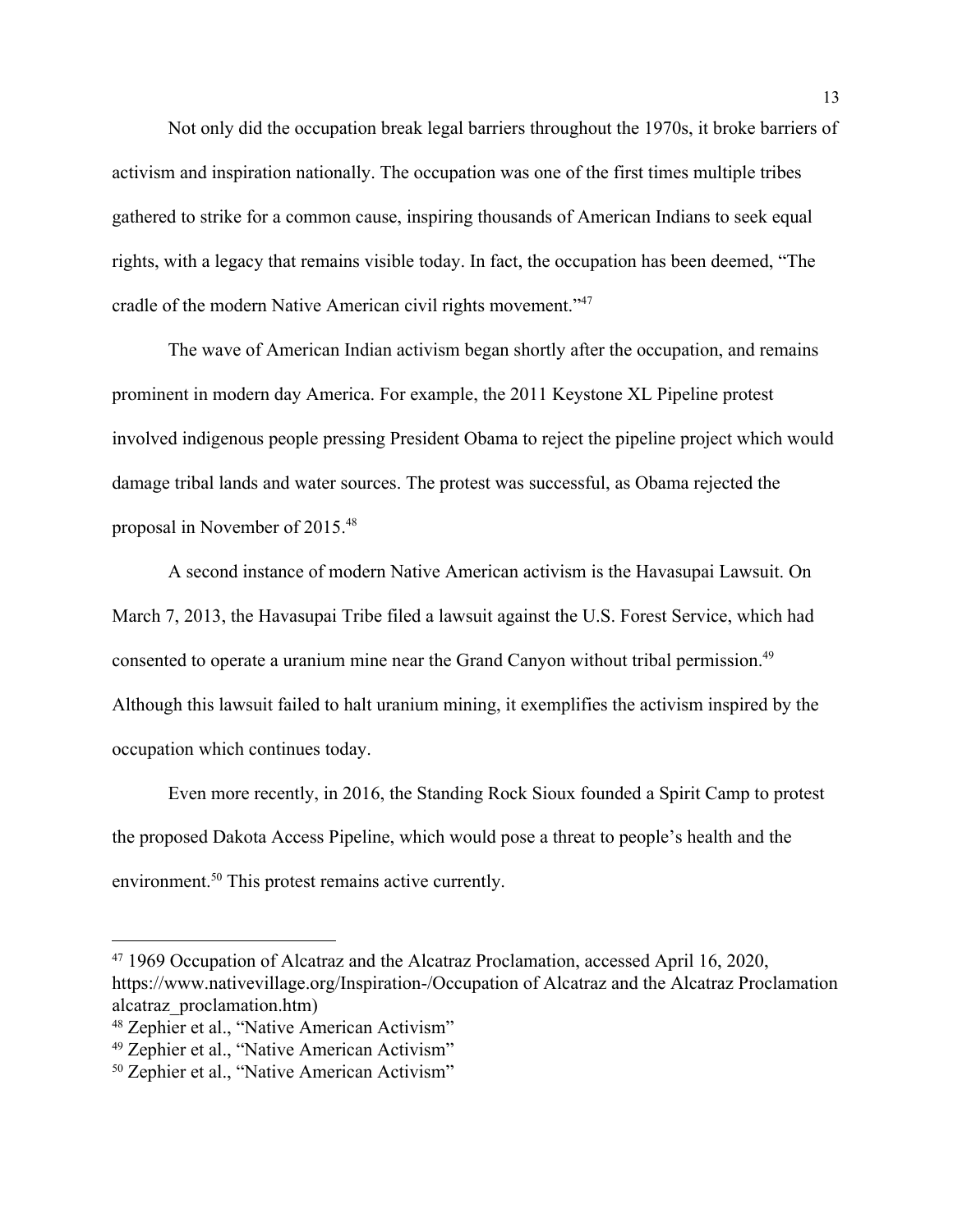These cases of American Indian activism and the acts instituted on behalf of Indians illustrates the legacy left in the wake of the occupation of Alcatraz Island. The occupation broke legal barriers in Native American rights and has since broken barriers in activism, being one of the first and most significant instances of Indian activism in history. The occupation remains a powerful symbol of the search for equal rights and civil liberties today.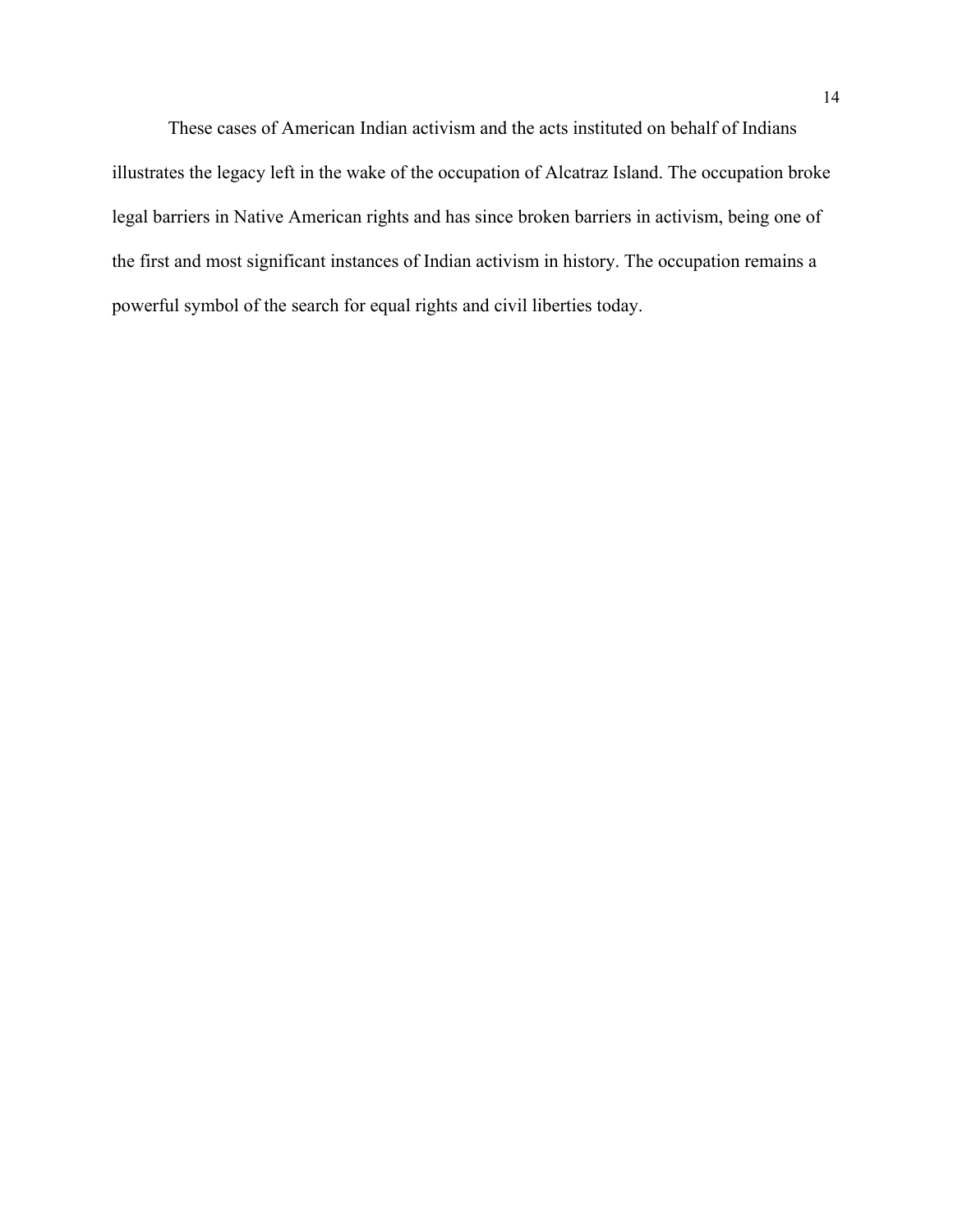# **Appendix A**



This image depicts Alcatraz Island, taken in 1969 at the time of the occupation. The island operated between 1934 and 1963, serving as a federal penitentiary for prisoners who needed high security. Some of the inmates included Al Capone, Robert Stroud, and George Kelly, some of the most notorious criminals of all time.

Image credit: *1969 Occupation of Alcatraz and the Alcatraz Proclamation*, www.nativevillage.org/Inspiration-/Occupation of Alcatraz and the Alcatraz Proclamation alcatraz\_proclamation.htm.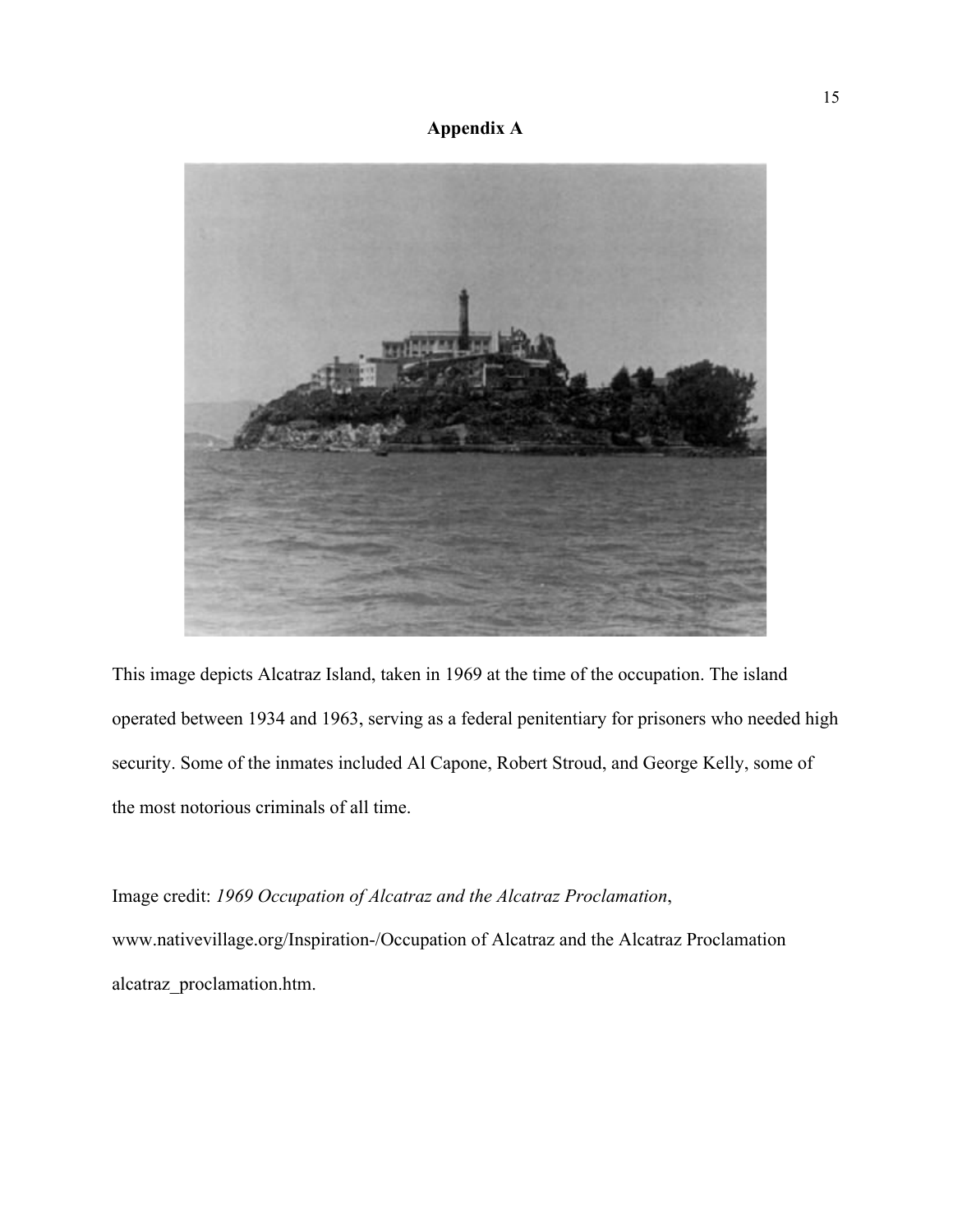## **Appendix B**



This image shows a group of the Native Americans who occupied Alcatraz Island. In front center is Richard Oakes, the leader of the occupation, and the rest of the Native American activists are gathered around him. This image demonstrates the determination and courage of the American Indian people, as there are many gathered here to demand civil rights even though doing so would mean encountering difficult conditions and perhaps retaliation from the government.

Image Credit: Blansett, Kent. "The Occupation of Alcatraz Was a Victory for Indigenous People." *USA | Al Jazeera*, Al Jazeera, 20 Nov. 2019, www.aljazeera.com/indepth/opinion/occupation-alcatraz-victory-indigenous-people-1911200914 24029.html.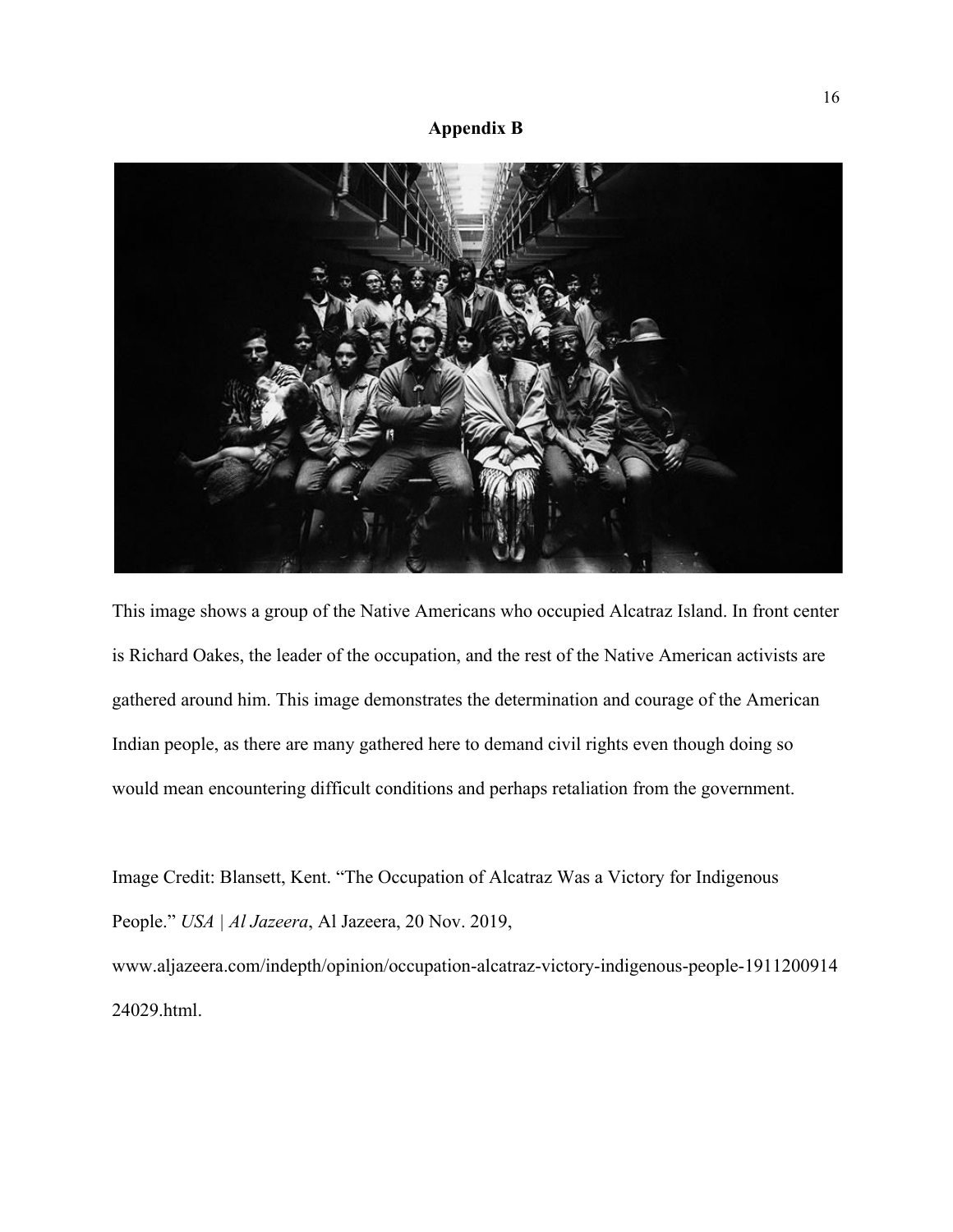# **Appendix C**



This photograph depicts one of the leaders of the occupation along with another Indian activist. They have their fists in the air, probably to symbolize the ongoing fight for Native American rights and their triumph after gaining control of the island.

Image credit:"We Hold the Rock." *National Parks Service*, U.S. Department of the Interior, [www.nps.gov/alca/learn/historyculture/we-hold-the-rock.htm.](http://www.nps.gov/alca/learn/historyculture/we-hold-the-rock.htm)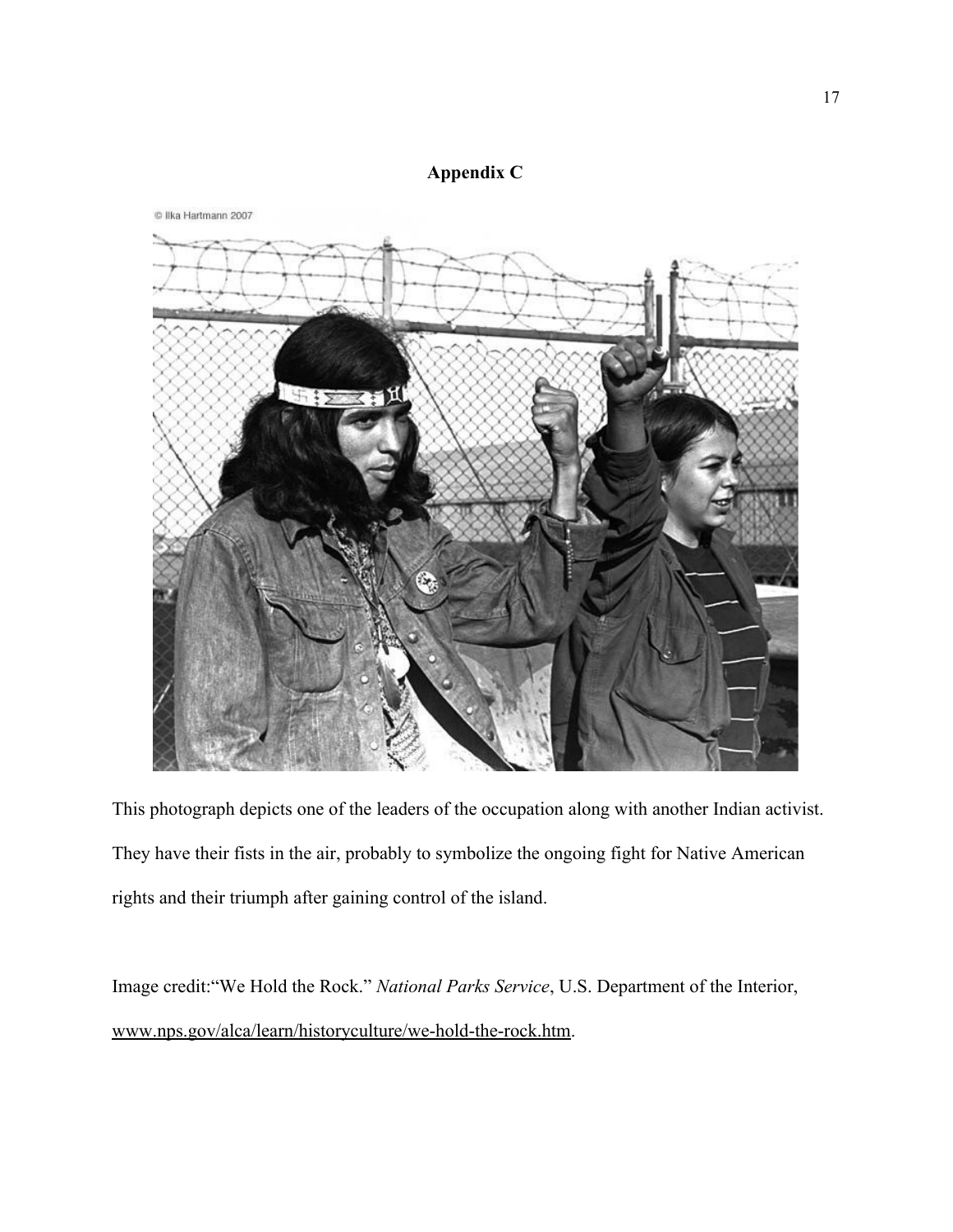

This photograph shows a part of Alcatraz Island while inhabited by Indians. The signs have been changed to read Indian Property as a symbol of their protest. This image shows that, despite the difficult conditions, the Native Americans were determined to persevere and managed to accommodate to their surroundings, as shown by the activists playing games in the center.

Image credit: Treuer, David. "How a Native American Resistance Held Alcatraz for 18 Months." *The New York Times*, The New York Times, 20 Nov. 2019, www.nytimes.com/2019/11/20/us/native-american-occupation-alcatraz.html.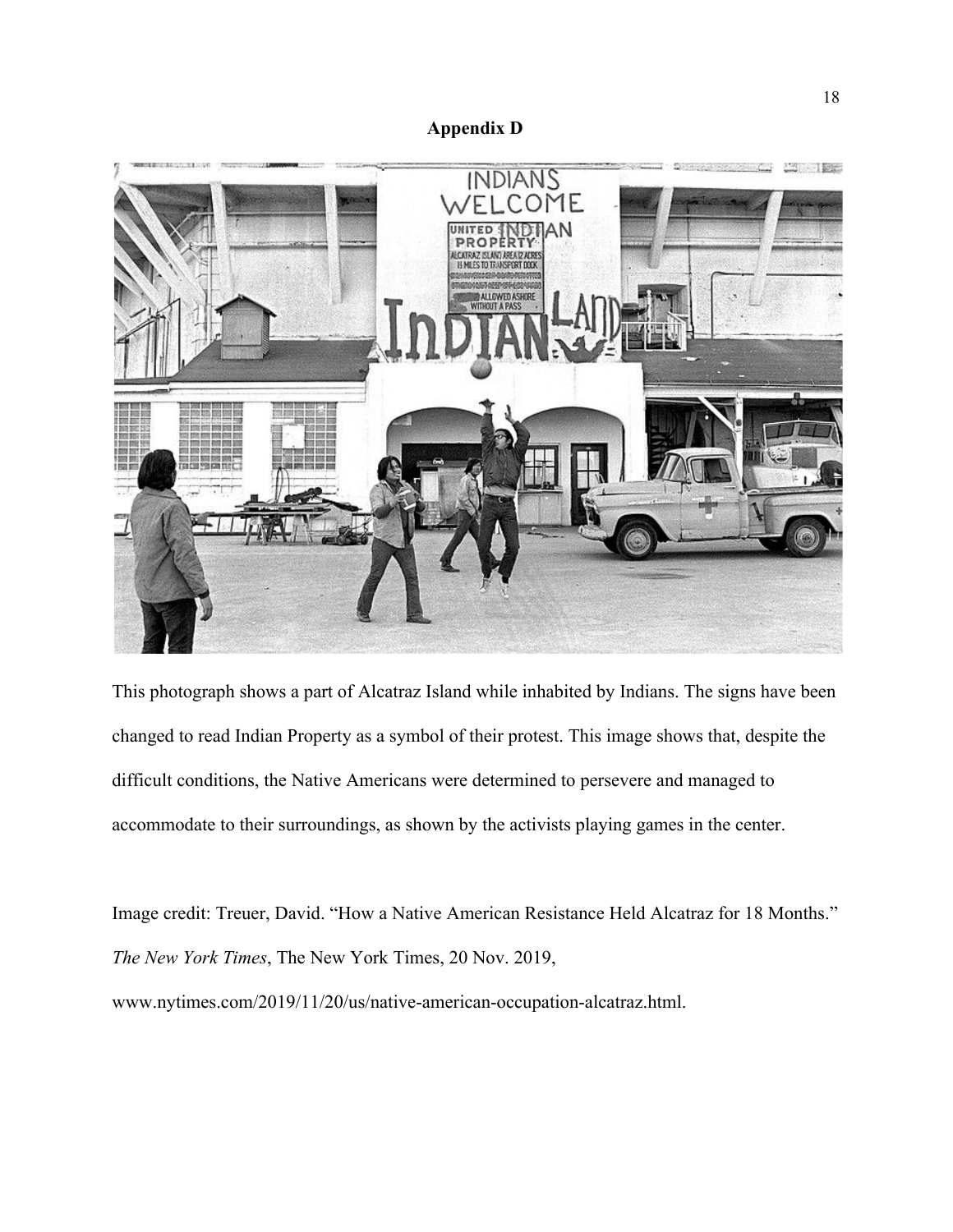#### **Annotated Bibliography**

#### **Primary Sources**

"'NEGRO' Group Fails to Broker Deal for Alcatraz." 'NEGRO' group fails to broker deal for Alcatraz - Bay Area Television Archive. Accessed April 2, 2020. [https://diva.sfsu.edu/collections/sfbatv/bundles/238580.](https://diva.sfsu.edu/collections/sfbatv/bundles/238580)

This news video relates the attempt and subsequent failure of the organization NEGRO from reaching a compromise between the occupying Indians and the federal government.

"Alcatraz Proclamation and Letter: Indians of All Tribes (December 1969)." Alcatraz Proclamation and Letter | Indians of all Tribes (December 1969). Accessed April 2, 2020. <http://www.historyisaweapon.com/defcon1/alcatrazproclamationandletter.html>.

This source includes the Alcatraz Proclamation and Letter. The Alcatraz Proclamation was a document declaring the occupation of the island and included a list of the characteristics of the island and the reasons for the occupation. The letter was written to other tribes encouraging other activists to join the protest on Alcatraz.

"American Indians Arrested & Taken Off Alcatraz Island." American Indians Arrested & Taken Off Alcatraz Island - Bay Area Television Archive. Accessed April 2, 2020. [https://diva.sfsu.edu/collections/sfbatv/bundles/238480.](https://diva.sfsu.edu/collections/sfbatv/bundles/238480)

This film footage provided information about the Indian removal from Alcatraz Island, and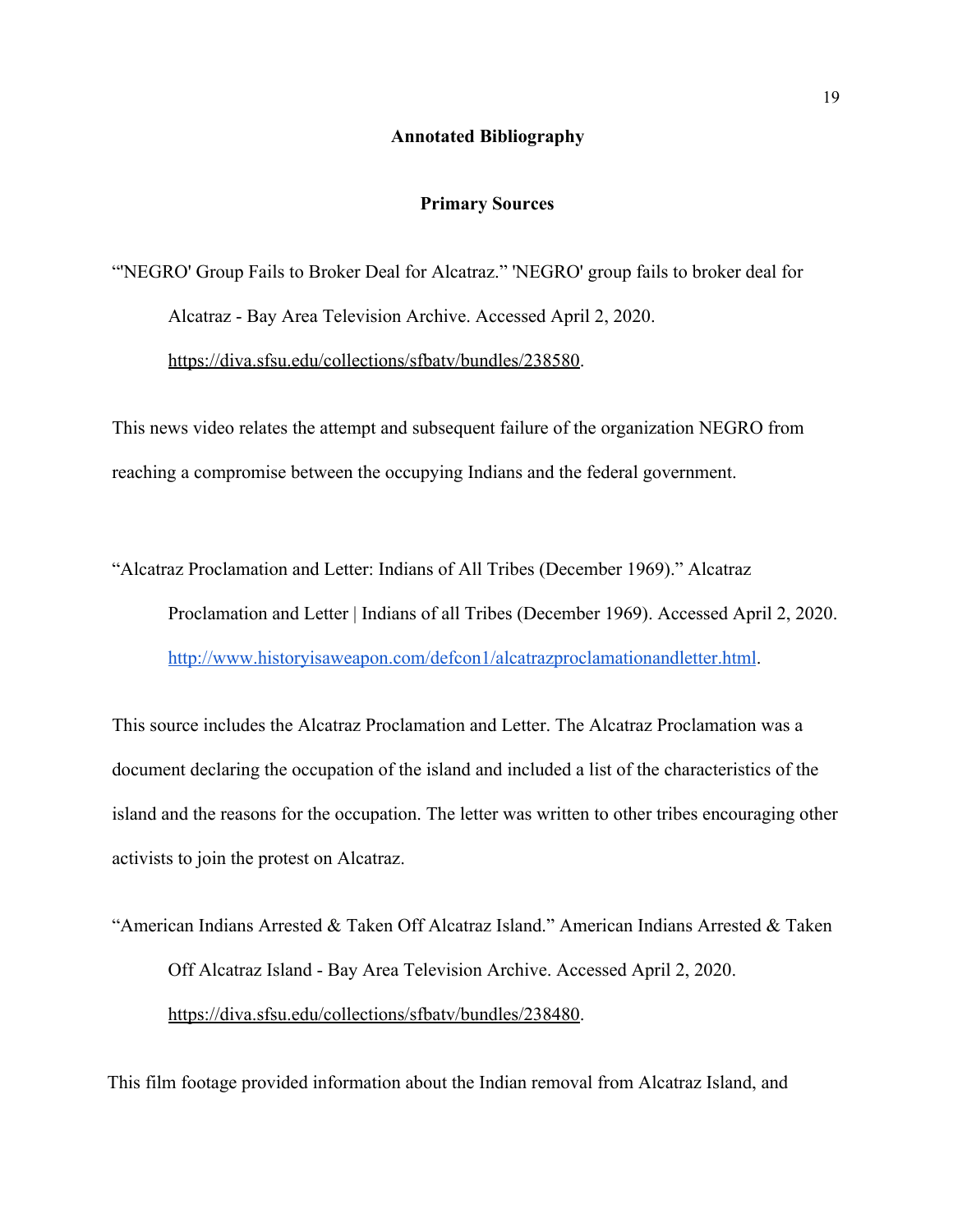interviewed several of the occupation leaders as well as government officials. This source was mainly interesting because it showed different perspectives about the removal.

Deloria, Vine. "This Country Was a Lot Better Off When the Indians Were Running It." The New York Times. The New York Times, March 8, 1970. [https://www.nytimes.com/1970/03/08/archives/this-country-was-a-lot-better-off-when-th](https://www.nytimes.com/1970/03/08/archives/this-country-was-a-lot-better-off-when-the-indians-were-running-it.html?searchResultPosition=9) [e-indians-were-running-it.html?searchResultPosition=9](https://www.nytimes.com/1970/03/08/archives/this-country-was-a-lot-better-off-when-the-indians-were-running-it.html?searchResultPosition=9).

These newspaper articles from the New York Times contained a brief memoir of an Indian who grew up on the Pine Ridge Reservation, who experienced firsthand many of the conditions and events described in my paper.

Digital History. Accessed April 2, 2020.

### [http://www.digitalhistory.uh.edu/disp\\_textbook.cfm?smtid=3&psid=726.](http://www.digitalhistory.uh.edu/disp_textbook.cfm?smtid=3&psid=726)

This website contained a paragraph from House Concurrent Resolution 108, or the Indian termination policy. I used this excerpt from the resolution when describing the policy and how it affected American Indians.

"Excerpt from an Oral History Interview with Ramona Bennett, Activist and Former Chairwoman of the Puyallup Tribe." Excerpt from an oral history interview with Ramona Bennett, activist and former chairwoman of the Puyallup Tribe. | DPLA. Accessed April 2, 2020.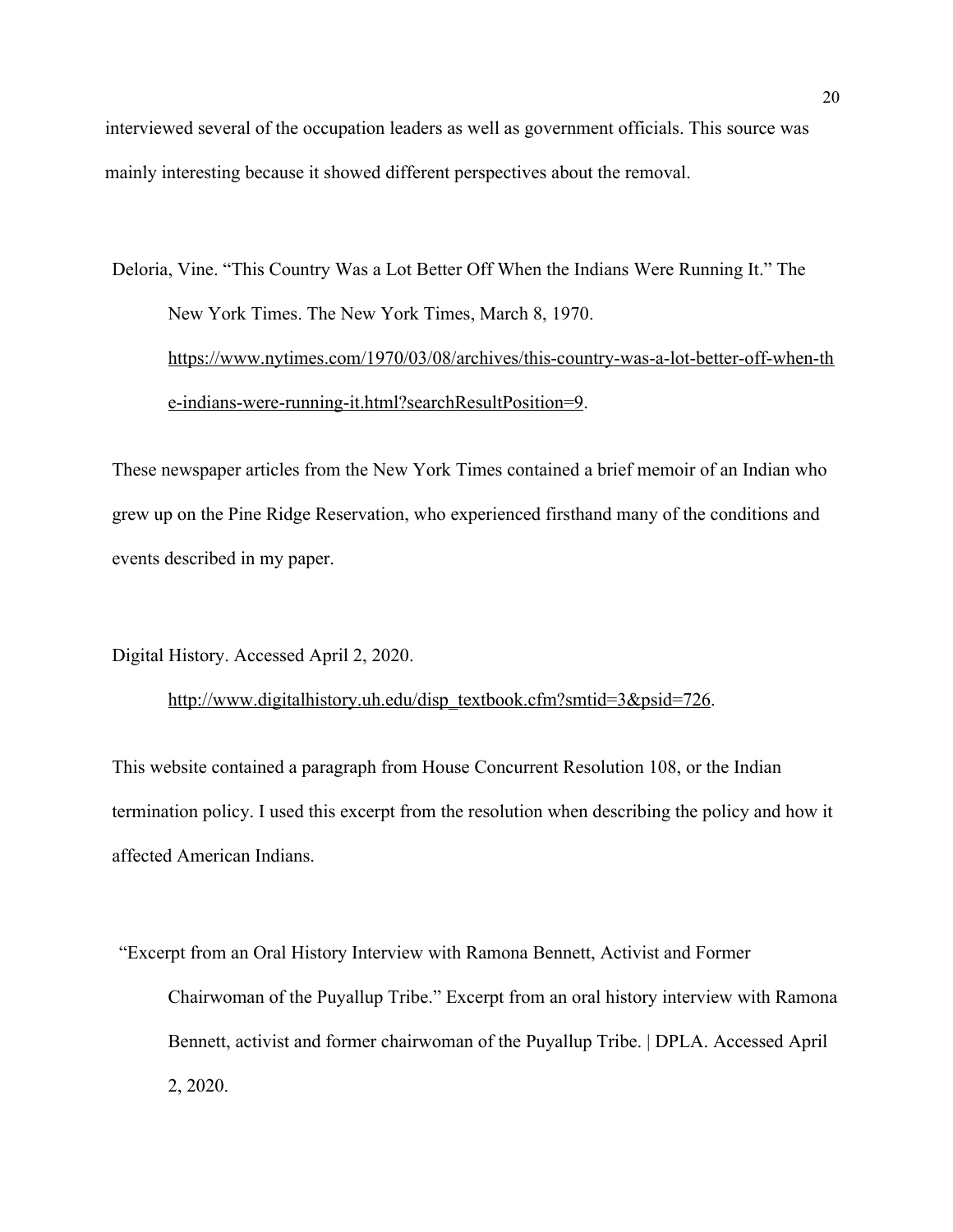https://dp.la/primary-source-sets/the-american-indian-movement-1968-1978/sources/133 4.

This is an interview with an Indian activist who was the chairman of the Puyallup tribe. She describes the speech made by President Nixon after the occupation, and how white settlers had been invading the tribal land and stealing their resources.

"Indians Begin a Second Austere Year on Alcatraz Determined to Make the Federal Island Their Own." The New York Times. The New York Times, November 22, 1970. [https://www.nytimes.com/1970/11/22/archives/indians-begin-a-second-austere-year-on-al](https://www.nytimes.com/1970/11/22/archives/indians-begin-a-second-austere-year-on-alcatraz-determined-to-make.html?searchResultPosition=2) [catraz-determined-to-make.html?searchResultPosition=2.](https://www.nytimes.com/1970/11/22/archives/indians-begin-a-second-austere-year-on-alcatraz-determined-to-make.html?searchResultPosition=2)

This article from the New York Times describes the requests of the Indian occupants, such as a cultural center and museum. The article also describes the difficulties the activists faced when inhabiting the island and the ways in which they dealt with these hardships.

James, and Alex Cherian - Film Archivist. "'Keep off Indian Property.'" "Keep off Indian property" - Bay Area Television Archive. Accessed April 2, 2020. [https://diva.sfsu.edu/collections/sfbatv/bundles/187778.](https://diva.sfsu.edu/collections/sfbatv/bundles/187778)

This footage video shows Alcatraz Island from different views. It shows the buildings on the island and the Indian Territory signs that were put up during the occupation. This video helped me to understand the conditions on the island and made me realize how persevering they were to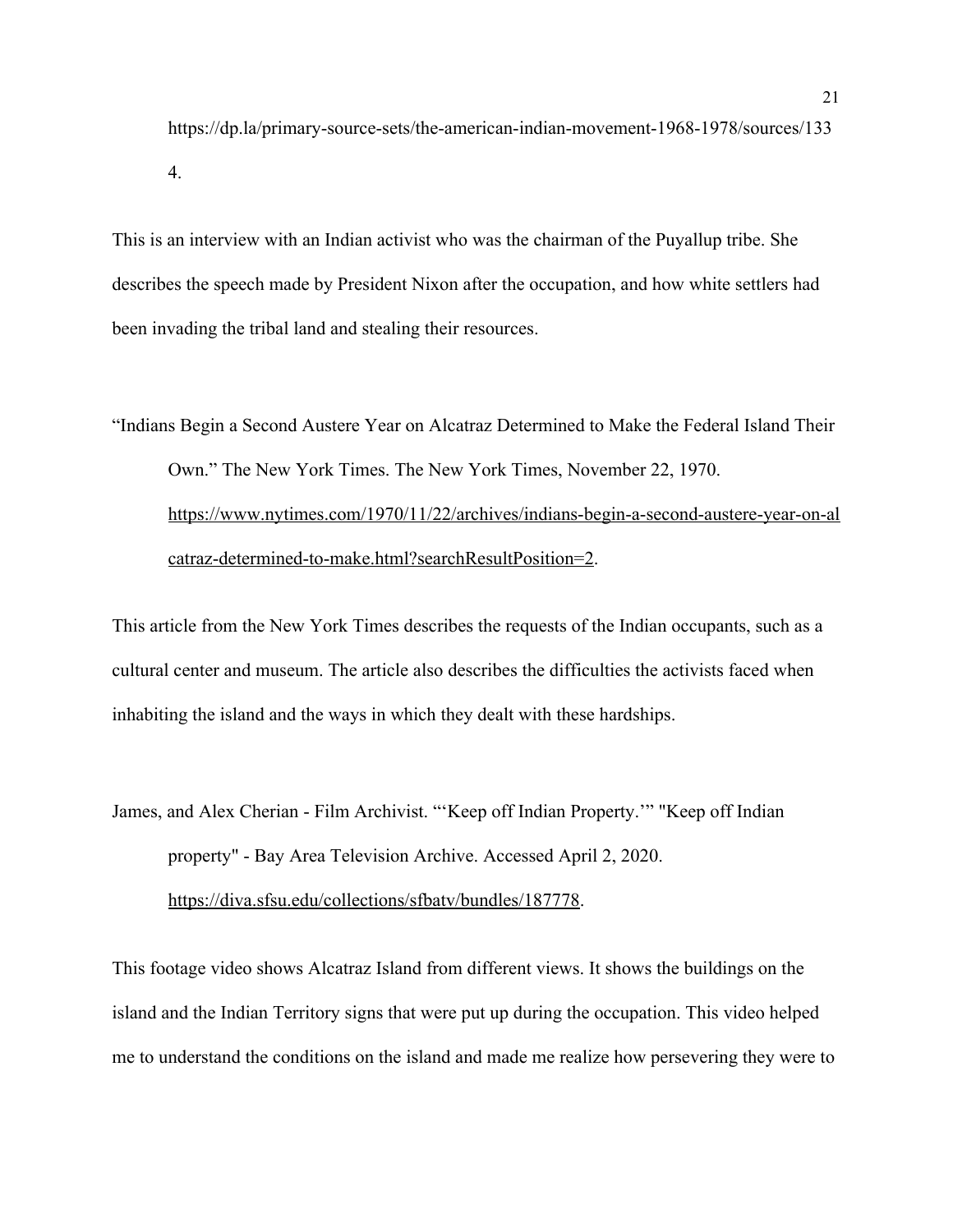spend 19 months there.

"Letters to the Editor of The Times." The New York Times. The New York Times, January 3, 1970. [https://www.nytimes.com/1970/01/03/archives/letters-to-the-editor-of-the-times.html?sea](https://www.nytimes.com/1970/01/03/archives/letters-to-the-editor-of-the-times.html?searchResultPosition=7)

[rchResultPosition=7](https://www.nytimes.com/1970/01/03/archives/letters-to-the-editor-of-the-times.html?searchResultPosition=7).

This series of letters to the editor of the New York Times includes one brief letter about the Indian attitude toward land rights and their propriety to occupy the island. The letter describes how Native Americans believe that land is for the use of all, if it is unused and uncultivated. This insight on their beliefs helped support the Indians' motives for occupying Alcatraz.

National Council. "NCIO News. V.1 No.1-6 1970-1971." HathiTrust. Accessed April 2, 2020.

#### <https://babel.hathitrust.org/cgi/pt?id=mdp.39015074181911&view=1up&seq=1>.

This news excerpt includes 40 pages solely describing then current Indian affairs. For example, it contains information about activist movements, legislative proposals, self-determination, and the lives of urban Indians.

"News Footage from the Trial of Dennis Banks and Russell Means, Indicted on Charges Related to the Wounded Knee Occupation, January 8, 1974." News footage from the trial of Dennis Banks and Russell Means, indicted on charges related to the Wounded Knee occupation, January 8, 1974. | DPLA. Accessed April 2, 2020.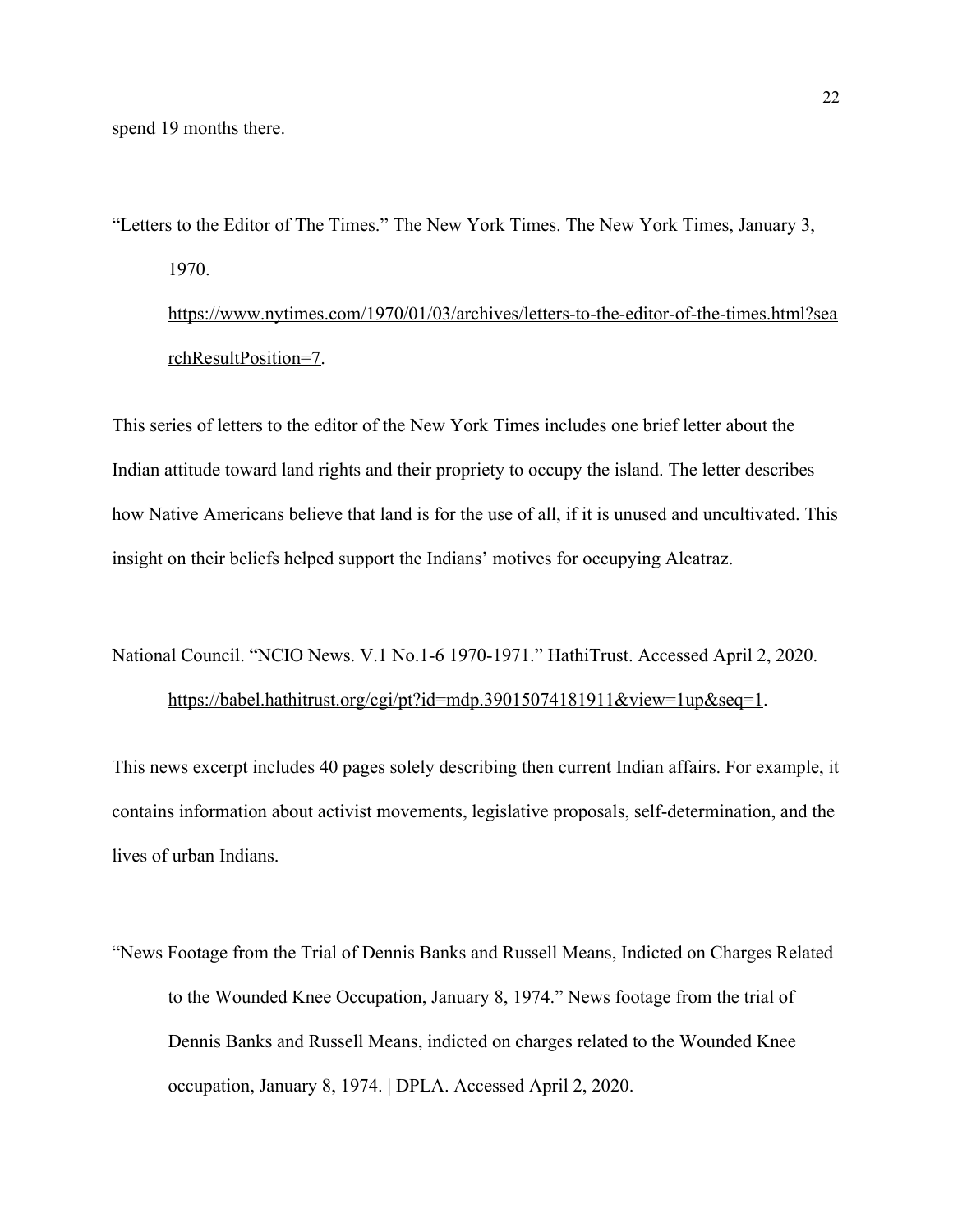[https://dp.la/primary-source-sets/the-american-indian-movement-1968-1978/sources/133](https://dp.la/primary-source-sets/the-american-indian-movement-1968-1978/sources/1333) [3](https://dp.la/primary-source-sets/the-american-indian-movement-1968-1978/sources/1333).

This news footage is from the trial of Russell Means and Dennis Banks, two Indian activists who were indicted and brought to court, but who were cleared due to later discoveries. Although I did not use information about the trial in my paper, this interview footage included quotes such as "It is a lengthy story to get across what the Indian is all about in America," and included Indian perspectives.

Resinada, Leitura Mesa. "'NEGRO' Group Tries To Broker A Deal For American Indians Occupying Alcatraz." 'NEGRO' Group Tries To Broker A Deal For American Indians Occupying Alcatraz - Bay Area Television Archive. Accessed April 2, 2020. [https://diva.sfsu.edu/collections/sfbatv/bundles/238559.](https://diva.sfsu.edu/collections/sfbatv/bundles/238559)

This footage video is about the group NEGRO, which attempted to reach a compromise between the Native Americans and the federal government.

Special, Earl Caldwell. "ALCATRAZ INDIANS SHORT OF WATER." The New York Times. The New York Times, August 16, 1970. [https://www.nytimes.com/1970/08/16/archives/alcatraz-indians-short-of-water-declare-th](https://www.nytimes.com/1970/08/16/archives/alcatraz-indians-short-of-water-declare-the-island-off-limits-to.html?searchResultPosition=3) [e-island-off-limits-to.html?searchResultPosition=3](https://www.nytimes.com/1970/08/16/archives/alcatraz-indians-short-of-water-declare-the-island-off-limits-to.html?searchResultPosition=3).

This news article described the water shortage on Alcatraz Island and how the government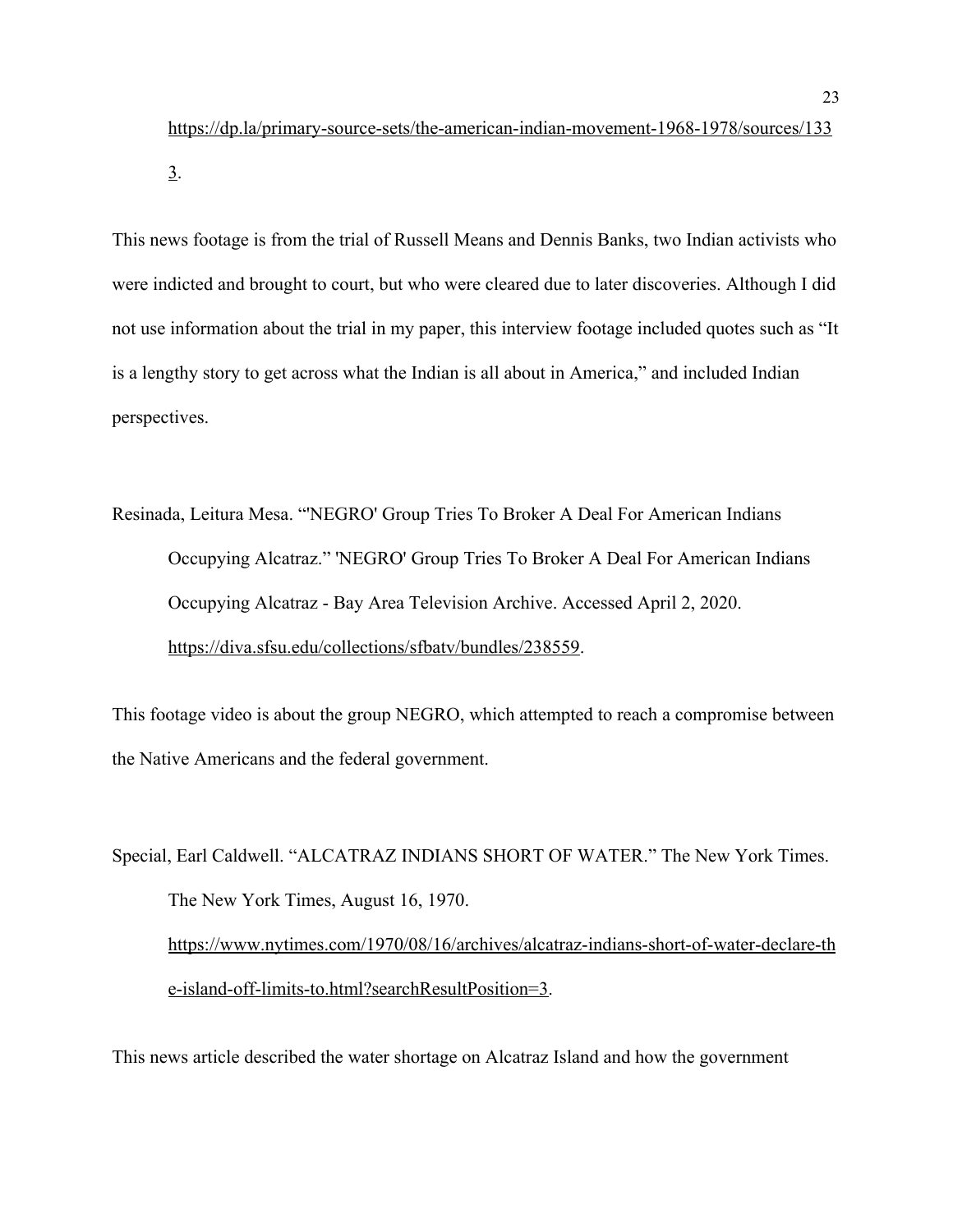behaved toward the occupants.

States., United. "Revolutionary Activities within the United States the American Indian Movement : Report of the Subcommittee to Investigate the Administration of the ..." HathiTrust. Accessed April 2, 2020.

<https://babel.hathitrust.org/cgi/pt?id=mdp.39015077944851&view=1up&seq=10>.

This article from a report to the Senate was useful as it related different opinions about the American Indian Movement. Specifically, it described AIM as possibly having Communist connections and accused them of violent actions, which was useful as it showed other people's perspectives.

"U.S. Weighs a Peace Offer by Alcatraz Indians." The New York Times. The New York Times, March 1, 1970. [https://www.nytimes.com/1970/03/01/archives/us-weighs-a-peace-offer-by-alcatraz-india](https://www.nytimes.com/1970/03/01/archives/us-weighs-a-peace-offer-by-alcatraz-indians.html?searchResultPosition=1) [ns.html?searchResultPosition=1](https://www.nytimes.com/1970/03/01/archives/us-weighs-a-peace-offer-by-alcatraz-indians.html?searchResultPosition=1).

This newspaper article from the New York Times included information about the Native Americans' requests from the federal government. This article also included a quote about life on reservations which I used in my paper.

## **Secondary Sources**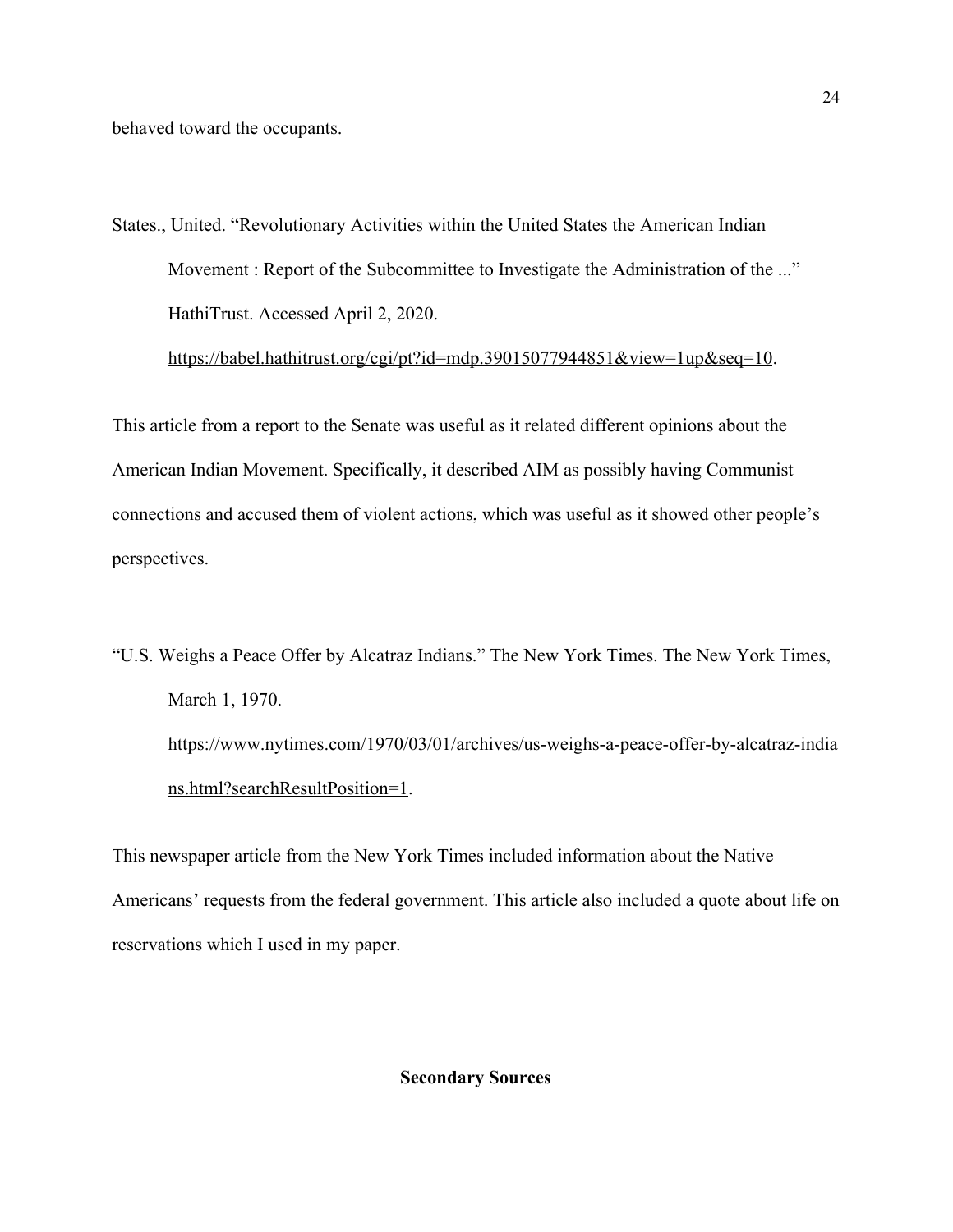"1953 To 1969: Policy of Termination and Relocation." Geriatrics, March 5, 2014.

[https://geriatrics.stanford.edu/ethnomed/american\\_indian/learning\\_activities/learning\\_1/t](https://geriatrics.stanford.edu/ethnomed/american_indian/learning_activities/learning_1/termination_relocation.html) ermination relocation.html.

This website contained information about the Indian termination and relocation policy, and included specific facts about how it affected different tribes. It also included a timeline about events concerning American Indians in history.

1969 Occupation of Alcatraz and the Alcatraz Proclamation. Accessed April 5, 2020. https://www.nativevillage.org/Inspiration-/Occupation of Alcatraz and the Alcatraz Proclamation alcatraz\_proclamation.htm.

This website summed up the three occupations of Alcatraz. I used it to describe the brief occupations in 1964 and in 1969 in my buildup and heart of the story.

"A Civil Rights History: Native Americans." A Civil Rights History: Native Americans |. Accessed April 5, 2020. [https://knightpoliticalreporting.syr.edu/?civilhistoryessays=a-civil-rights-history-native-a](https://knightpoliticalreporting.syr.edu/?civilhistoryessays=a-civil-rights-history-native-americans) [mericans.](https://knightpoliticalreporting.syr.edu/?civilhistoryessays=a-civil-rights-history-native-americans)

This website contained information about Native American history, dating back to the 1400s. It included details about treaties, the Trail of Tears, and Indian movements throughout the 1960s.

Admin. "WWII and American Indians: After the War." Native American Netroots, August 7,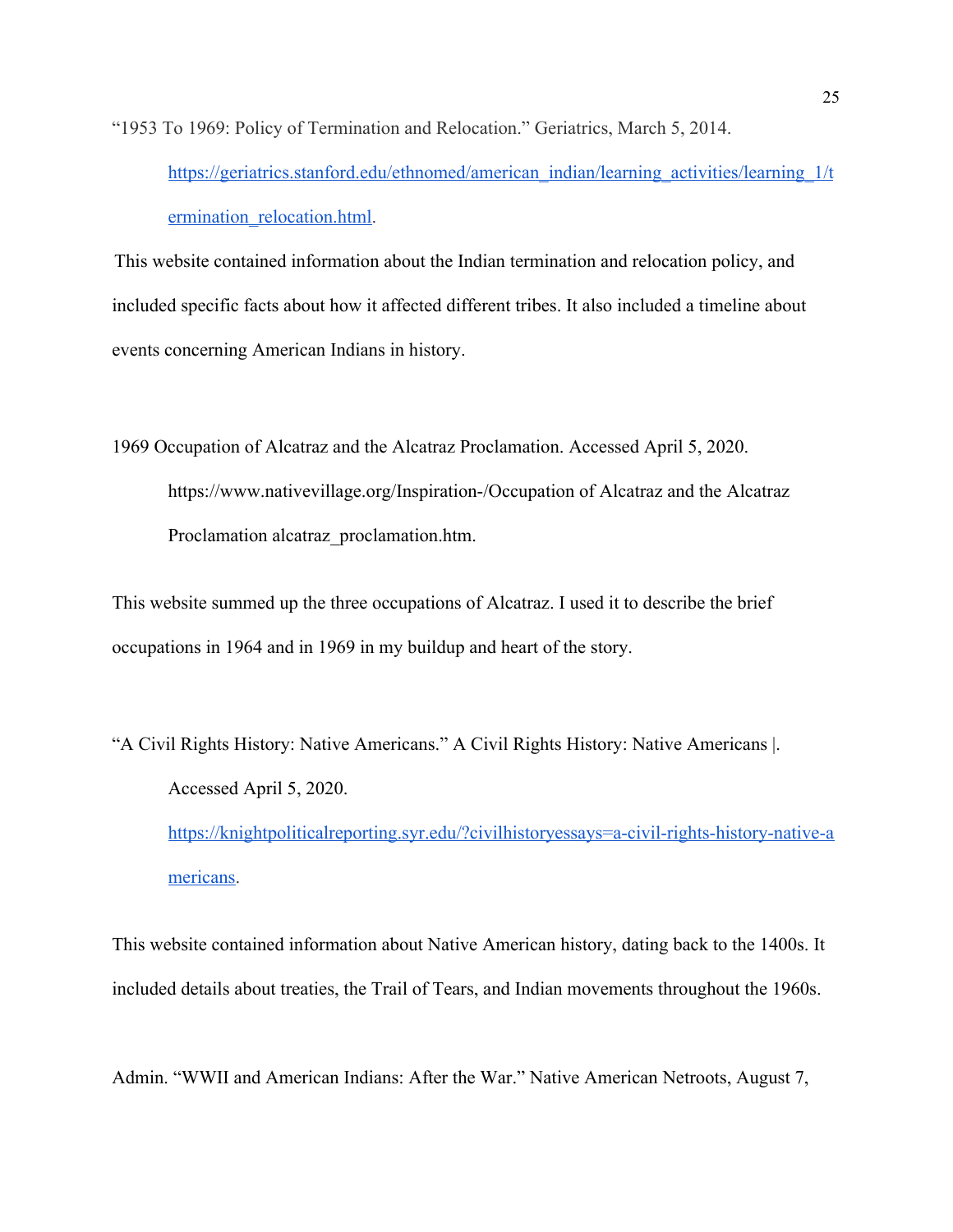2010. http://nativeamericannetroots.net/diary/623.

This website was about the involvement of Native Americans in World War 2. It described their loyalty and servitude under the United States army and how this affected their reputation and the discrimination they faced.

"American Indian Movement." Extremist Groups: Information for Students. Encyclopedia.com, April 2, 2020. [https://www.encyclopedia.com/history/united-states-and-canada/north-american-indigeno](https://www.encyclopedia.com/history/united-states-and-canada/north-american-indigenous-peoples/american-indian-movement) [us-peoples/american-indian-movement.](https://www.encyclopedia.com/history/united-states-and-canada/north-american-indigenous-peoples/american-indian-movement)

This is a detailed description of the American Indian Movement, including the history of its formation and of its key events. It also included controversial perspectives about AIM, such as a court case accusing AIM members of a murder. It remains unclear whether the members were in fact guilty or whether they had been framed by the government.

Andrews, Evan. "Native American Activists Occupy Alcatraz Island, 45 Years Ago." History.com. A&E Television Networks, November 20, 2014. [http://www.history.com/news/native-american-activists-occupy-alcatraz-island-45-years](http://www.history.com/news/native-american-activists-occupy-alcatraz-island-45-years-ago)[ago](http://www.history.com/news/native-american-activists-occupy-alcatraz-island-45-years-ago).

This was one of the first sources I used when conducting my research, and it contains a detailed description of the occupation of Alcatraz Island. It describes the build-up to the occupation, the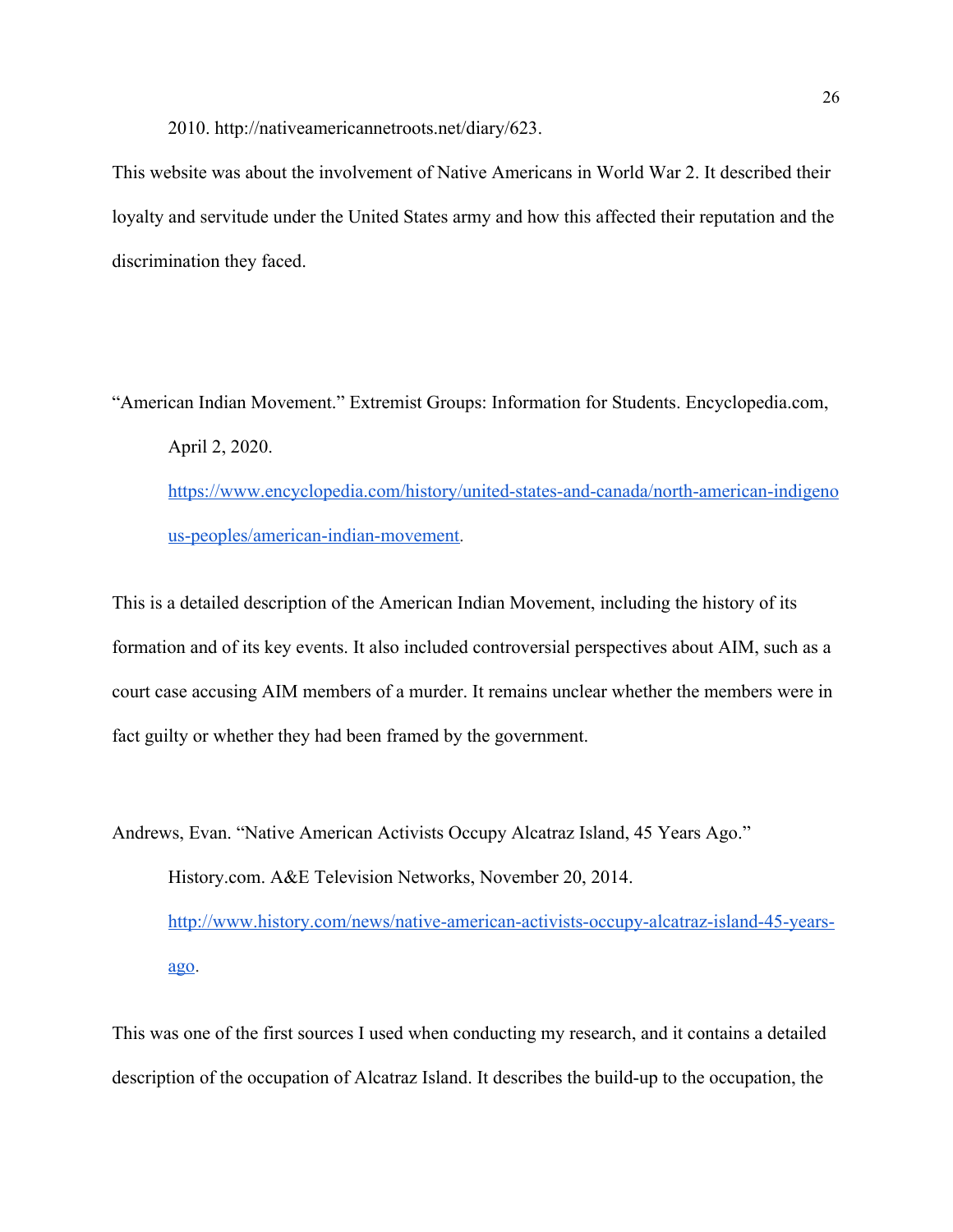occupation itself, and mentions the resulting impacts in Indian rights.

Chavers, Dean. "9 Laws and Programs Passed for Indians After the Occupation of Alcatraz." Maven. Indian Country Today, June 9, 2017. https://indiancountrytoday.com/archive/9-laws-and-programs-passed-for-indians-after-th e-occupation-of-alcatraz-bfO4irLCzkqrwO\_rBtoFAA.

This website contained a long list of events that occurred due to the occupation of Alcatraz, and it was very useful to me in writing the short term impact of my paper.

"Congress Seeks to Abolish Tribes, Relocate American Indians - Timeline - Native Voices." U.S. National Library of Medicine. National Institutes of Health. Accessed April 5, 2020. [https://www.nlm.nih.gov/nativevoices/timeline/488.html.](https://www.nlm.nih.gov/nativevoices/timeline/488.html)

This passage contains a summary of the Indian tribal termination policy and a quote about the effects this policy had on Indians.

History.com Editors. "Trail of Tears." History.com. A&E Television Networks, November 9, 2009. https://www.history.com/topics/native-american-history/trail-of-tears.

This history.com article describes the Trail of Tears, in which thousands of Indians were forced from their homes by the federal government. It also includes information about what had led up to the removal; in other words, the "Indian Problem," so-called by white settlers hungry for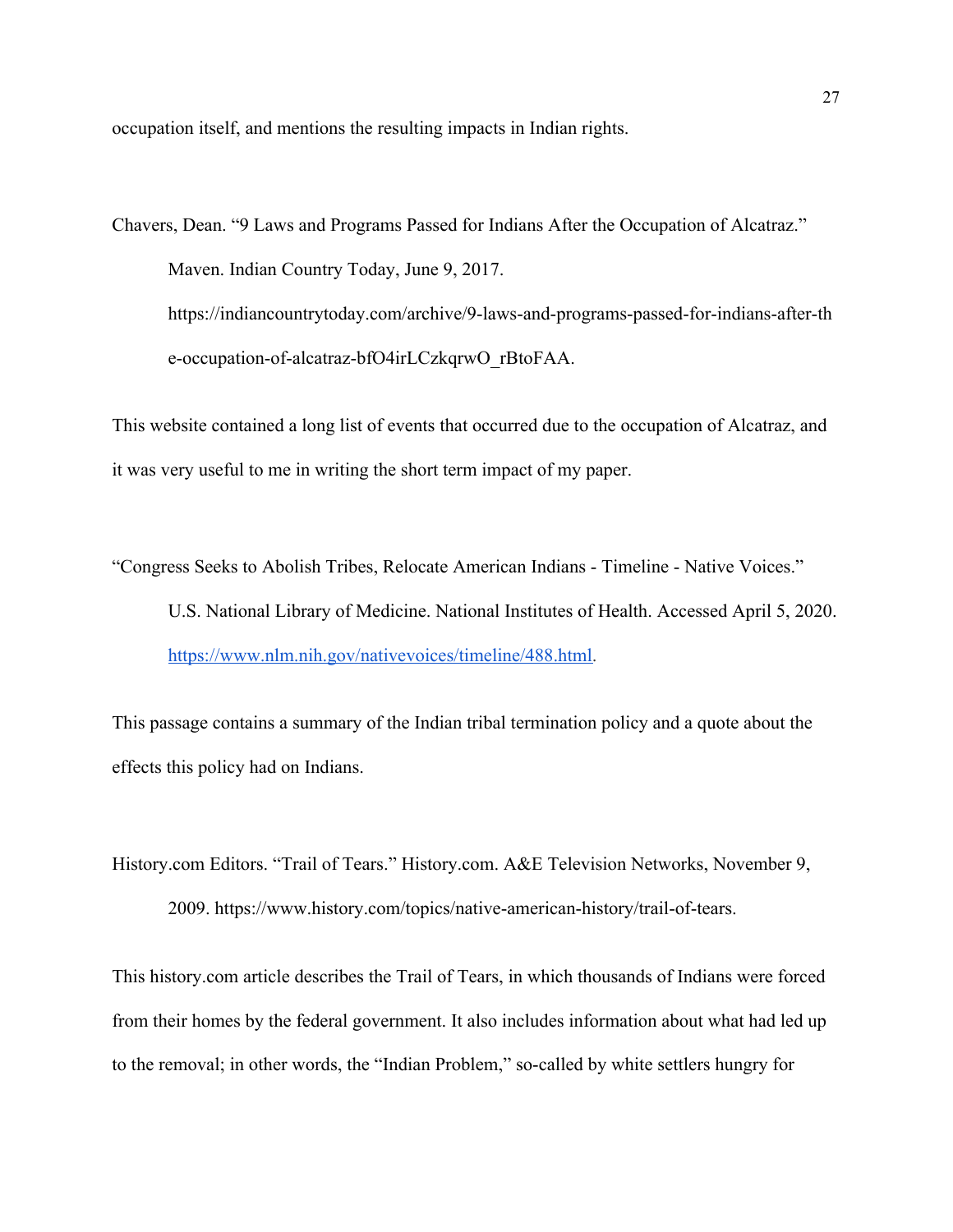Indian land.

History.com Editors. "Indian Reservations." History.com. A&E Television Networks, December

8, 2017. <https://www.history.com/topics/native-american-history/indian-reservations>.

This website contained information about events such as the Indian Removal Act, the Trail of Tears, the Treaty of Hopewell, the Indian Appropriations Act, and the Dawes Act. However, I mainly used this source to relate conditions on Indian reservations, such as the close quarters and lack of proper food or resources.

History.com Editors. "Native American History Timeline." History.com. A&E Television Networks, November 27, 2018.

<http://www.history.com/topics/native-american-history/native-american-timeline>.

This website has a timeline of several of the most pivotal events in American Indian history, from the landing of Columbus to the Indian Civil Rights Act. I used it when mentioning the murder of Sitting Bull and the Wounded Knee Massacre in the background of my paper.

Hudson, Myles. "Wounded Knee Massacre." Encyclopædia Britannica. Encyclopædia Britannica, inc., January 17, 2020.

[https://www.britannica.com/event/Wounded-Knee-Massacre.](https://www.britannica.com/event/Wounded-Knee-Massacre)

This website is about the Wounded Knee Massacre, in which hundreds of mainly defenseless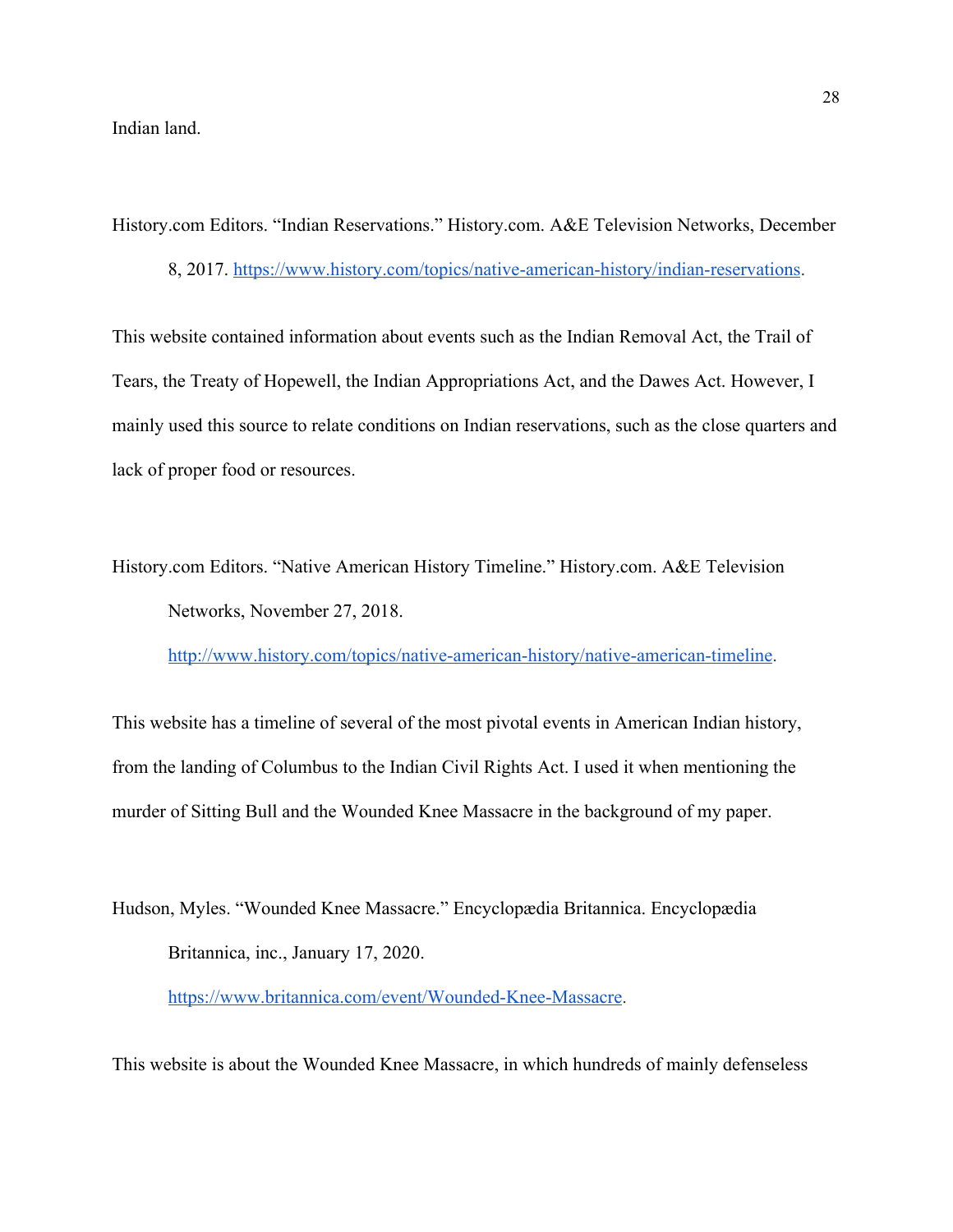Miniconjou Indians were killed by the 7th Cavalry in 1890. I used this website as an example of discrimination and extreme cruelty displayed toward Native Americans throughout the 1800s.

Johnson, Troy R. *The Occupation of Alcatraz Island: Indian Self-Determination and the Rise of Indian Activism*. Urbana: Univ. of Illinois Press, 1996.

This is a book which describes, in precise detail, practically every part of the occupation. It also describes events and conditions which preceded the occupation and the impacts which the occupation had on Native American rights.

"National Indian Youth Council." Dictionary of American History. Encyclopedia.com, April 3, 2020.

[https://www.encyclopedia.com/history/dictionaries-thesauruses-pictures-and-press-releas](https://www.encyclopedia.com/history/dictionaries-thesauruses-pictures-and-press-releases/national-indian-youth-council) [es/national-indian-youth-council.](https://www.encyclopedia.com/history/dictionaries-thesauruses-pictures-and-press-releases/national-indian-youth-council)

This website summarizes the National Indian Youth Council. It describes, in particular, how it was founded as one of the civil rights movements of the 1900s, and the beliefs which it spreads concerning Indian rights and tribal sovereignty.

"Northern Plains: Termination Policy: PWNA Resources - Partnership With Native Americans." Northern Plains: Termination Policy | PWNA Resources - Partnership With Native Americans. Accessed April 5, 2020.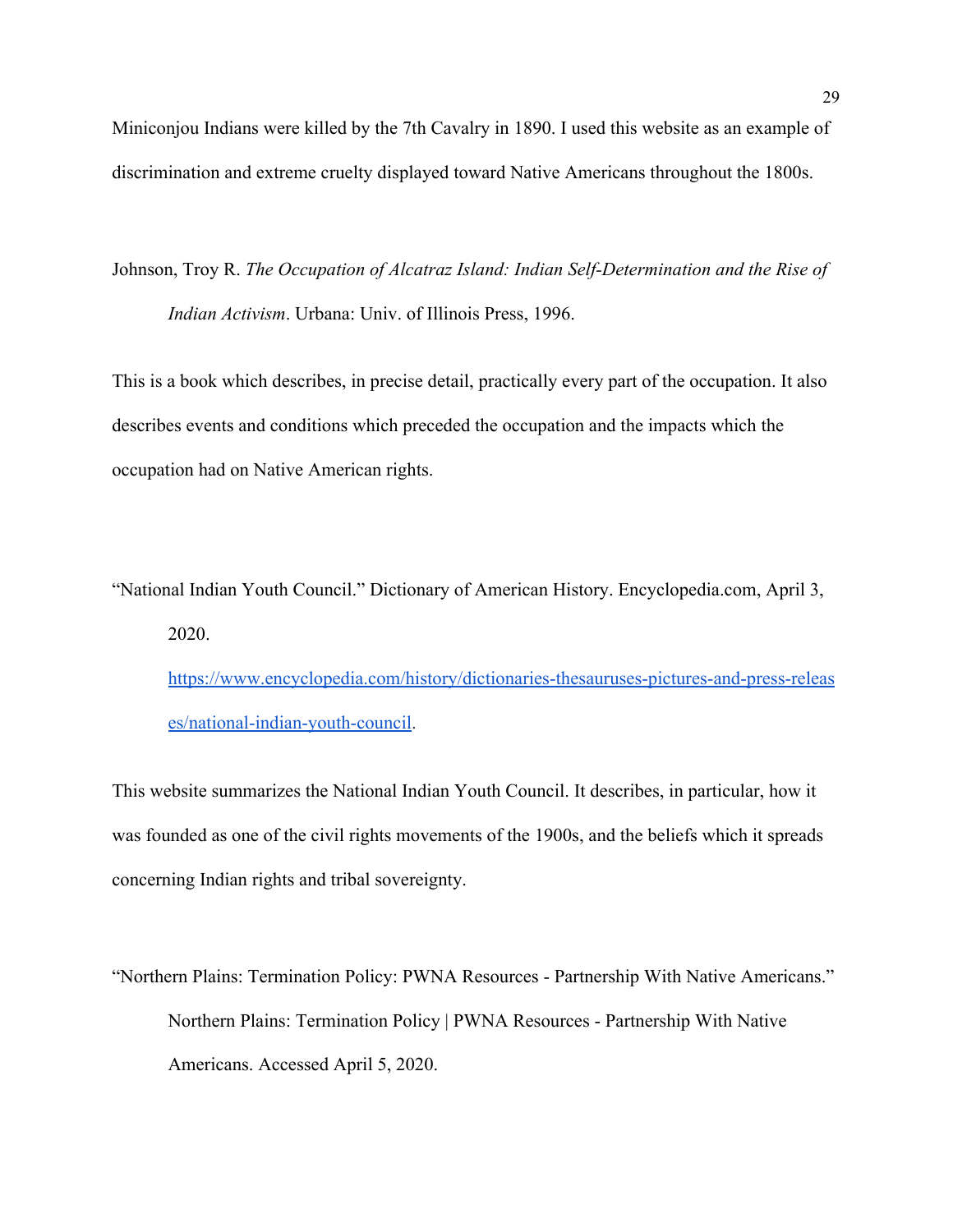[http://www.nativepartnership.org/site/PageServer?pagename=PWNA\\_Native\\_History\\_te](http://www.nativepartnership.org/site/PageServer?pagename=PWNA_Native_History_terminationpolicyNP) [rminationpolicyNP.](http://www.nativepartnership.org/site/PageServer?pagename=PWNA_Native_History_terminationpolicyNP)

This page relates the horrific conditions in Native American reservations due to mismanagement by the government and BIA. It also describes the termination policy and information about how this affected the tribes.

"Sitting Bull." Biography.com. A&E Networks Television, October 24, 2019.

[https://www.biography.com/political-figure/sitting-bull.](https://www.biography.com/political-figure/sitting-bull)

This website is a short biography of Sitting Bull, the famous Native American chief. It relates his leadership as chief of the Lakota Indians and how he defended them against the white settlers in 1868. I mainly used this website when writing about Sitting Bull's death, when he was shot by police officers who feared his power.

"Termination Era Ends; Self-Determination Proposed - Timeline - Native Voices." U.S. National Library of Medicine. National Institutes of Health. Accessed April 5, 2020. [https://www.nlm.nih.gov/nativevoices/timeline/522.html.](https://www.nlm.nih.gov/nativevoices/timeline/522.html)

This is a brief paragraph summarizing the end of the Indian termination policy, which was brought about by Nixon's speech to Congress in July of 1970. It included a quote by president Nixon and how his speech affected the federal government's relationship with Native Americans.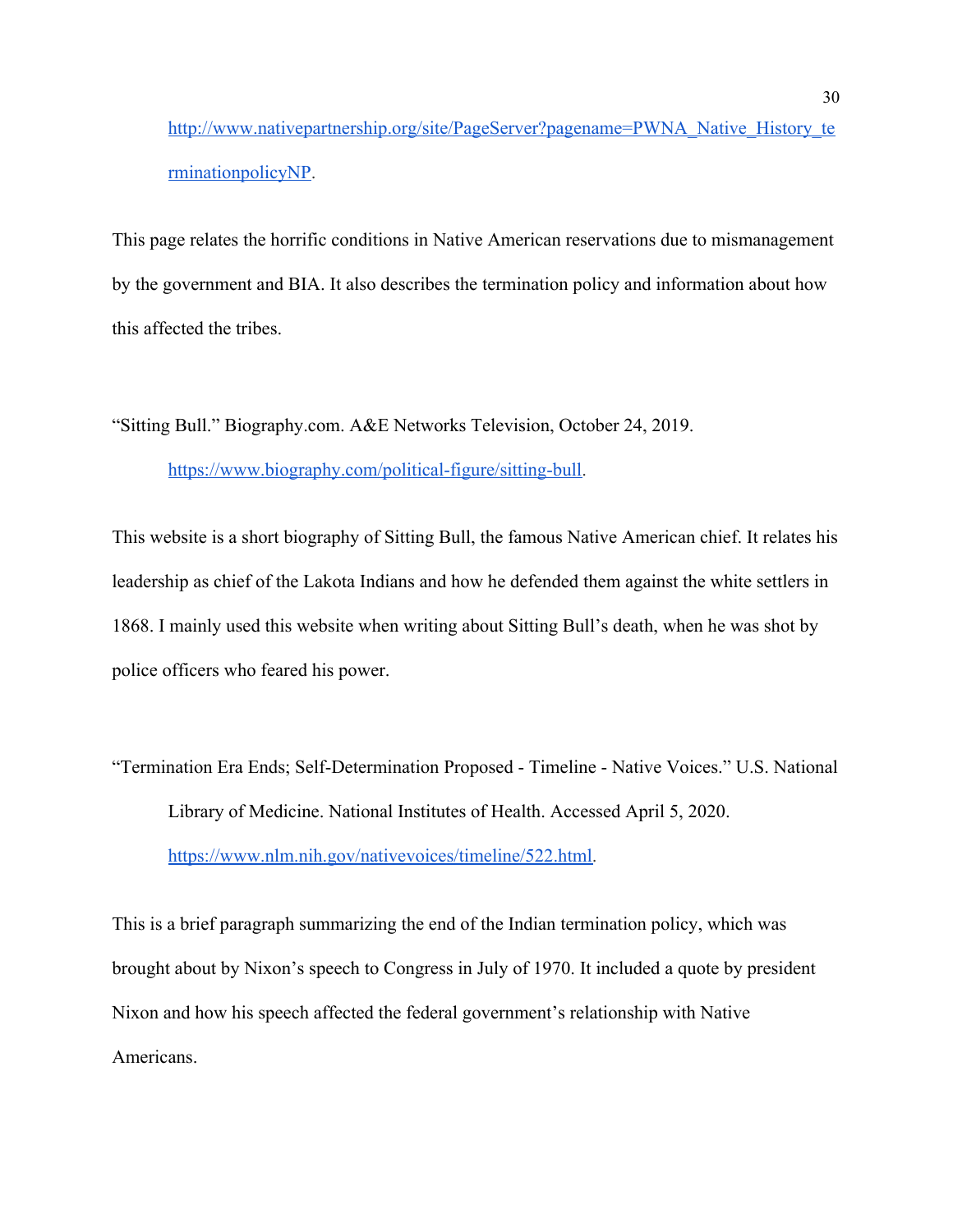The Editors of Encyclopaedia Britannica. "American Indian Movement." Encyclopædia Britannica. Encyclopædia Britannica, inc., April 26, 2018.

<https://www.britannica.com/topic/American-Indian-Movement>.

This Encyclopaedia Britannica article contained a summary of the American Indian Movement. I used it mainly when describing how the movement was founded and what its original purposes were.

"We Hold the Rock." National Parks Service. U.S. Department of the Interior. Accessed April 5, 2020. <https://www.nps.gov/alca/learn/historyculture/we-hold-the-rock.htm>.

This is a very detailed article, describing, in depth, the occupation of Alcatraz from the start to the finish, when the government forced the protesters off. For example, this site described the Native Americans' requests and their relationship with the federal government.

Zephier, Frances, Rubi, Bettye Anderson, and Ingrid Martine. "Native American Activism: 1960s to Present." Zinn Education Project. Accessed April 5, 2020.

<https://www.zinnedproject.org/materials/native-american-activism-1960s-to-present/>.

This website included information about numerous different American Indian protests, from the occupation of Alcatraz to modern-day protests, such as the Sioux Pipeline protest in 2016. I used this source for both short-term and long-term impact to explain the protests which the Alcatraz